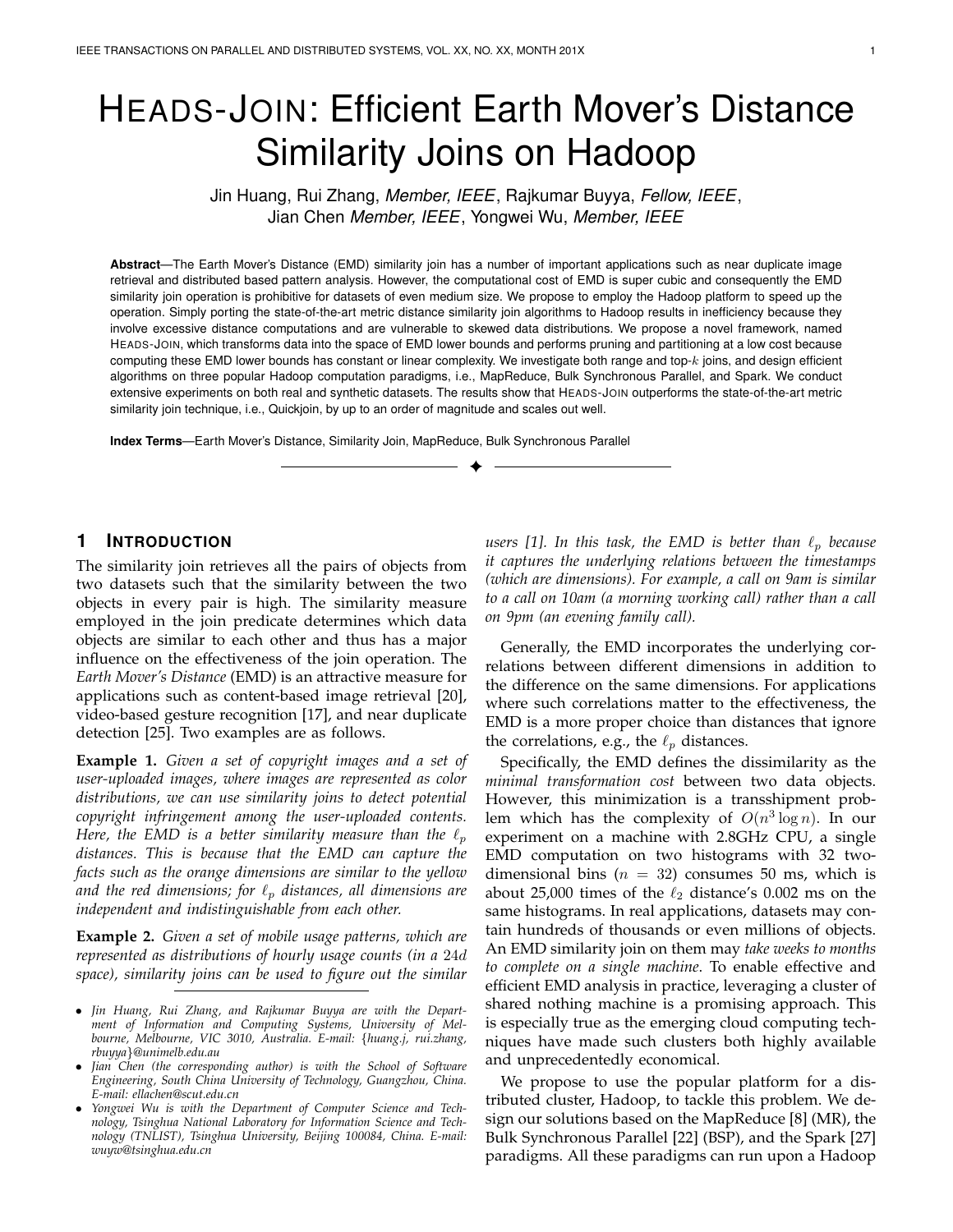cluster. There have been enormous efforts in implementing join operations using MR [13], [15], [16], [21]. However, the state-of-the-art technique designed for metric space similarity joins, i.e., *Quickjoin* [12], is inefficient for EMD similarity joins in the parallel environment due to the below challenges.

- *•* **Challenge 1**: Existing techniques such as Quickjoin require performing pruning and partitioning in the EMD space, which is prohibitive.
- *•* **Challenge 2**: Real-life data is usually skewed. Quickjoin may have highly unbalanced workloads in case of skewed data, which results in long completion time.

To overcome Challenge 1, we propose a novel framework named *Hadoop EArth mover's Distance Similarity Join* (**HEADS-JOIN**<sup>1</sup> ). Instead of pruning dissimilar pairs and partitioning data objects in the EMD space, HEADS-JOIN transforms data objects into the space of EMD lower bounds, where the pruning and partitioning can be performed based on the EMD lower bounds; these lower bounds can be computed at a low cost in the transformed low-dimensional space, which is much cheaper than computing EMD in the original high-dimensional space. Conceptually, HEADS-JOIN has three phases.

- 1) Transform data objects into spaces corresponding to multiple normal lower bounds of EMD.
- 2) Divide the transformed spaces using a set of specially designed grids based on the characteristics of the lower bounds and group the transformed records into composite cells.
- 3) Compute the lower bound of the EMD between every record and every cell; any *⟨record, cell⟩* pair that has a lower bound of EMD greater than the threshold is pruned. The remaining *⟨record, cell⟩* pairs will be partitioned and go through further refinement steps.

To overcome Challenge 2, we propose to use a quantile based grid technique and a cardinality based grouping technique to balance the workloads of the refinement steps in the third phase of HEADS-JOIN.

This paper extends our preliminary work [11], where we proposed a MR based framework for EMD similarity *range* joins. In this paper, we make the following *extra contribution*.

- *•* We further enhance the framework to incorporate the upper bound and the centroid lower bound of EMD (Section 3.3).
- *•* We extend the framework proposed in the previous work to handle top-*k* joins in addition to range joins (Section 3.4).
- *•* Observing that MR has overhead due to the lack of synchronization within a job, we extend the framework by designing algorithms for the BSP (Section 4) and the Spark (Section 5) paradigms. The extended framework is named HEADS-JOIN.

1. The 'Hadoop' here indicates both Hadoop and Hadoop-alike systems, e.g., Spark, as long as they are compatible to HDFS and YARN *•* We re-implement all the algorithms using the latest version of Apache Hadoop MapReduce, Apache Hama, and Apache Spark. We conduct brand new experiments on both real and synthetic datasets and evaluate our proposed algorithms against the state-of-the-art techniques in terms of both time and communication cost (Section 7) .

The remainder of the paper is organized as follows. Section 2 presents the preliminaries. Section 3, Section 4, and Section 5 elaborate the algorithms designed for MR, BSP, and Spark, respectively. Section 6 discusses related studies. Section 7 gives the empirical results and Section 8 concludes the paper.

# **2 BACKGROUND**

We first present problem formulation and then briefly describe the techniques that HEADS-JOIN is built on: the EMD bounding techniques and the Hadoop computation paradigms.

# **2.1 Earth Mover's Distance and Problem Definition**

In our problem, data objects are represented as histograms and in the remainder of the paper *we refer to the histogram of a data object simply as a histogram*. A histogram *h* is represented as *n* bins. Each bin consists of a location which is a multi-dimensional vector *⃗l<sup>i</sup>* and a weight which is a nonnegative value *w<sup>i</sup>* . The EMD between a pair of histograms is the *minimum cost* of transforming one histogram to the other histogram, where the cost is defined as the amount of weight moved times the *ground distance* between bins that the weight is moved [18]. We follow the literature [19], [24], [26] and focus on EMD with the *ℓ*<sup>2</sup> ground distance in this paper. Formally,

$$
EMD(h_{\alpha}, h_{\beta}) = \min \sum_{i}^{n} \sum_{j}^{n} f_{i,j} d_{i,j}
$$
  
s.t.  $\forall i : \sum_{j} f_{i,j} = w_i; \ \forall j : \sum_{i} f_{i,j} = w_j; \ \forall i, j : f_{i,j} \ge 0,$ 

where  $d_{i,j}$  is the ground distance between the  $i^{th}$  and the  $j^{th}$  bins, i.e.,  $d_{i,j} = d_{\ell_2}(\vec{l}_i, \vec{l}_j)$ . Computing EMD is solving a special case of the Kantorovich-Rubinstein transshipment problem, where the transportation simplex method provides the average-case time complexity of  $O(n^3 \log n)$ .

We consider two variants of EMD similarity joins, i.e., *range* and *top-k* joins. Range joins retrieve all the pairs with EMD smaller than a given threshold *ϵ*. Top-*k* joins retrieve the *k* pairs that have the smallest EMD.

# **2.2 Bounds of EMD Employed in HEADS-JOIN**

Bounds of EMD are useful for similarity joins since we can avoid excessive cost in computing EMD by filtering dissimilar pairs with lower bounds and identifying similar pairs with upper bounds. Below we briefly describe the bounds used in HEADS-JOIN; more details can be found in [11].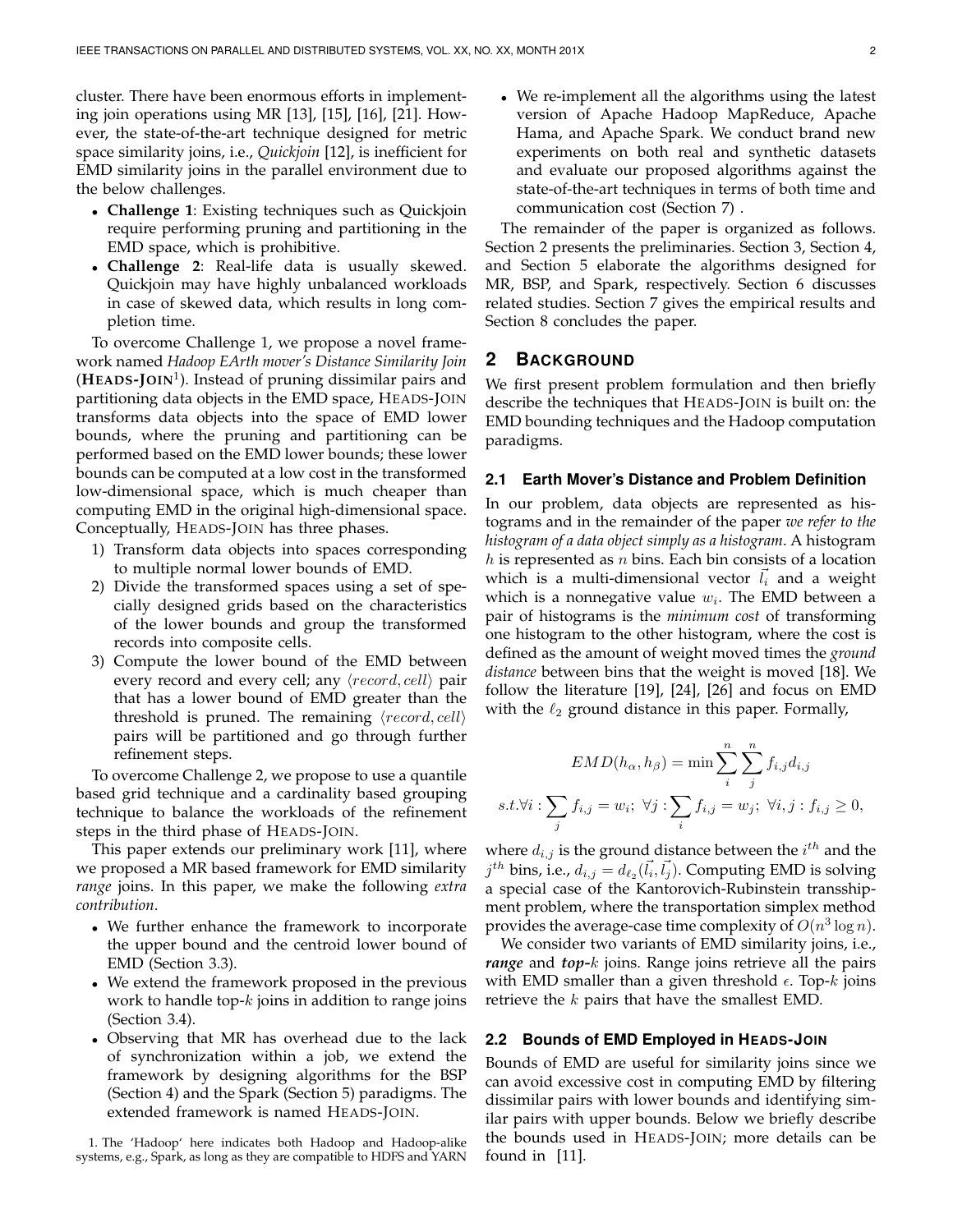#### *2.2.1 Normal Lower Bound*

To compute the normal lower bound (normal-LB) between a histogram and a group of histograms, there are five steps [19].

- 1) *Projecting the original histograms to one-dimensional histograms* by timing the locations in the original histogram to a random projection vector.
- 2) *Constructing Cumulative Distribution Functions (CDF)* for the projected histogram.
- 3) *Approximating the histogram CDF with a normal distribution*. The  $\mu$  and  $\sigma$  for the normal CDF can be easily computed by fitting the normal CDF to the histogram CDF and the approximation error values *C* are obtained by comparing the histogram CDF with the normal CDF.
- 4) *Transforming normal CDF to Hough normal space*. For a normal CDF  $\Phi(\mu, \sigma^2)$ , we transform it to a record  $(m, b)$ , where  $m = \frac{1}{\sigma}$  and  $b = \frac{-\mu}{\sigma}$ . *Each transformed record in the Hough normal space therefore corresponds to one histogram in the original space*.
- 5) *Grouping transformed records into diamond-shape region and computing the normal-LB*. The transformed records are grouped to a diamond-shape region using lines with slopes of *−tmin* and *−tmax*. For a record *h* and a region *g*, let *h ′* denote the the projection of *h* on its nearest edge of *g*, *t* denote the intersection between  $\Phi_a$  and  $\Phi_b$ , we have

$$
EMD(h, h_g \in g) \geq LB_{normal}(h, g)
$$
\n
$$
= \begin{cases}\nN(h, g_N) + E(h, g_N) & \text{if } h \text{ dominates } g \\
F(h, h', \text{ arg min } d_{\ell_2}(g, h)) \\
\downarrow g = \{g_N, g_S\} & \text{if } h \text{ partially dominates } g \\
\min(F(h, g_R, g_N), F(h, g_R, g_S)) \\
\text{if } h \text{ has no domination relationship with } g \\
N(h, g_S) + E(h, g_S) & \text{if } h \text{ is dominated by } g\n\end{cases}
$$

where,

$$
F(a, b, c) = \frac{1}{2}(N(a, c) + N(b, a) - N(b, c)) + E(a, c),
$$
  

$$
N(a, b) = \begin{cases} \n|\int_{t_{min}}^{t} \Phi_a - \int_{t_{min}}^{t} \Phi_b|+\\ \n|\int_{t_{min}}^{t_{max}} \Phi_a - \int_{t_{min}}^{t_{max}} \Phi_b| \n\end{cases}
$$
  

$$
N(a, b) = \begin{cases} \n\int_{t_{min}}^{t_{max}} \Phi_a - \int_{t_{min}}^{t_{max}} \Phi_b|\\ \n|\int_{t_{min}}^{t_{max}} \Phi_a - \int_{t_{min}}^{t_{max}} \Phi_b| \n\end{cases}
$$
  

$$
E(a, b) = \begin{cases} C_a[t] - C_b[t] & \text{if } \Phi_b \text{ dominates } \Phi_a\\ C_b[t] - C_a[t] & \text{if } \Phi_a \text{ dominates } \Phi_b \n\end{cases}
$$
  

$$
g_R = \underset{g = \{gw, g_E\}}{\text{arg min }} d_{\ell_2}(g, h),
$$

where  $g_N$ ,  $g_W$ ,  $g_S$ , and  $g_E$  represent the northern, western, southern, and eastern vertex of *g*, respectively. The dominance relationship between *h* and *g* is determined by the stochastic dominance between their corresponding normal CDF.

The normal-LB can be computed at an *O*(1) cost since i) two normal CDF with different  $\sigma$  only have one intersection; ii) there is a closed-form formula on integrating  $\text{normal } \text{CDF, i.e., } \int_{x_1}^{x_2} \Phi(\mu, \sigma^2) = \sigma(x_2 \Phi_{std}(x_2) + \phi_{std}(x_2)$  $x_1 \Phi_{std}(x_1) - \phi_{std}(x_1)$ , where  $\Phi_{std}$  and  $\phi_{std}$  are the CDF and density function of the standard normal distribution  $\mathcal{N}(0,1)$ , respectively.

# *2.2.2 Dual Lower Bound*

The dual lower bound (dual-LB) [26] is computed via *feasible solutions* to the dual form problem of the optimization in EMD. A feasible solution, denoted by Π, is a set of variables satisfying the constraints of its dual form problem, with a *solution key*, denoted by *π*, computed by aggregating these variables. The feasible solution can be computed by sampling the histograms. Each feasible solution can transform a histogram to two one-dimensional values *λ* and *ρ*, denoted as *dual keys*. Given two histograms *h* and *h ′* , two lower bounds can be computed as  $(\lambda_h + \rho_{h'})$  and  $(\lambda_h - \lambda_{h'} + \pi)$ , respectively.

# *2.2.3 Centroid Lower Bound*

Given that an  $\ell_p$  distance is used as the ground distance, the centroid lower bound (centroid-LB) [18] is of linear cost and is computed as the ground distance between the centroids of the two equal-weight histograms. As we consider *ℓ*<sup>2</sup> ground distance, the centroid-LB is  $d_{\ell_2}(\sum_i w_i l_i, \sum_j w_j l_j)$ , where we coin  $\omega_h = \sum_i w_i l_i$  as the *centroid key*.

# *2.2.4 Reference Upper Bound*

The reference upper bound (reference-UB) uses several random reference histogram *h* and the triangle inequality of metric distances to bound EMD between two histograms. Since EMD is the minimum flow between two histograms, we can compute a *feasible flow* between two histograms as its natural upper bound. Formally,

$$
UB_{\hat{h}}(h_{\alpha}, h_{\beta}) = F(h_{\alpha}, \hat{h}) + F(h_{\beta}, \hat{h})
$$
  
\n
$$
\geq EMD(h_{\alpha}, \hat{h}) + EMD(h_{\beta}, \hat{h})
$$
  
\n
$$
\geq EMD(h_{\alpha}, h_{\beta}),
$$

where the feasible flow  $F(h, \hat{h})$  can be easily computed by first sorting the bins of the two histograms separately on their weights, and then constructing flow from one to the other following the descending order of weights in a greedy manner.

#### **2.3 Parallel Computation Paradigms in Hadoop**

Hadoop<sup>2</sup> is a massively popular distributed data processing platform. It runs a cluster of commodity machines and assumes the CPUs as well as the main memories are isolated on distributed machines while a distributed file system (HDFS in this case) is available. There are a number of different computation paradigms

<sup>2.</sup> Apache Hadoop, http://hadoop.apache.com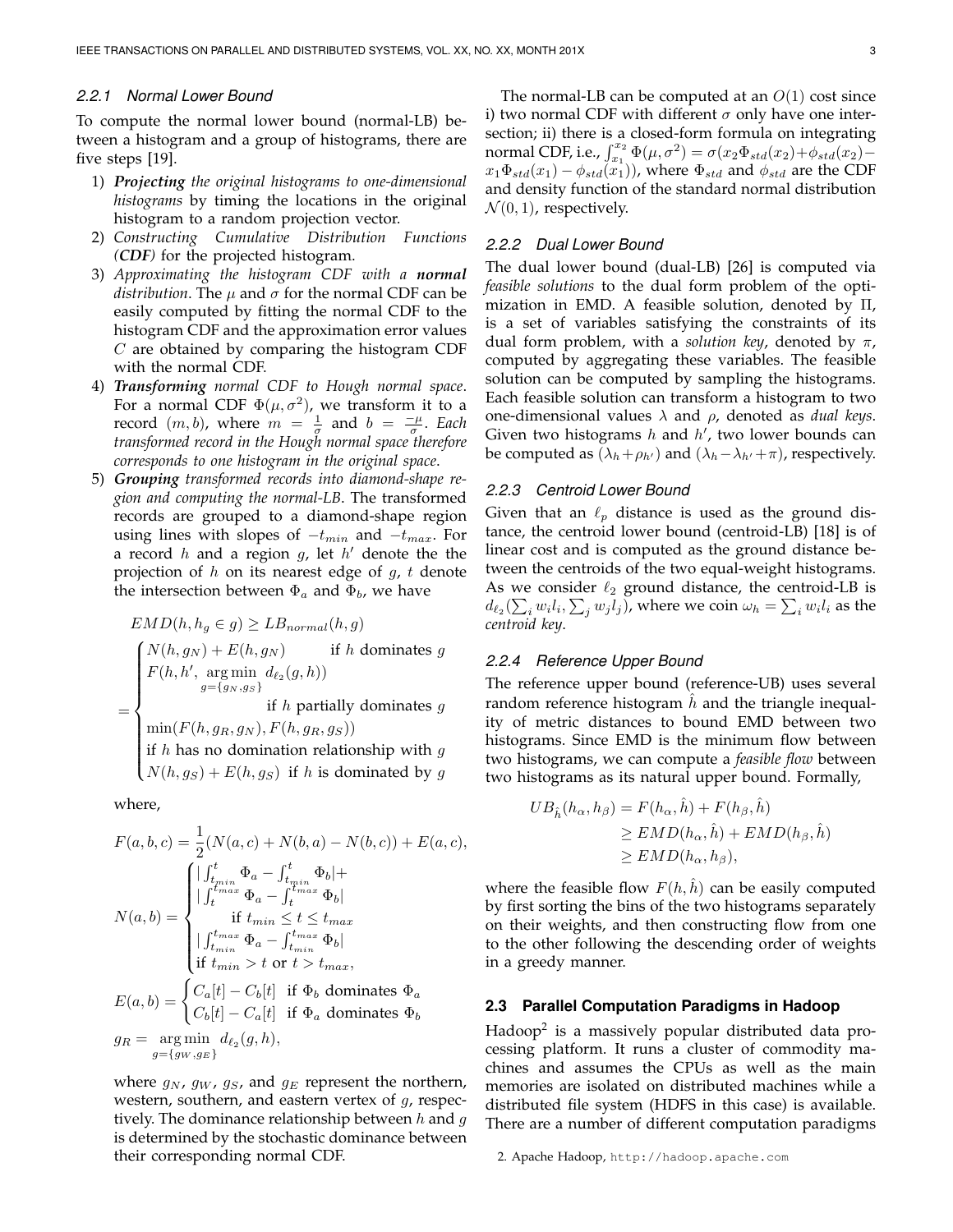available over the platform, among which MR, BSP, and Spark have attracted a large number of users.

The MR paradigm [8] is designed to simplify parallel batch processing on a cluster of commodity machines. It involves a map and a reduce function. The map and reduce functions are executed independently on the machines referred to as the mappers and the reducers. Briefly, the mappers process key-value pairs and shuffle intermediate pairs to reducers. MR guarantees that intermediate pairs with the same key value are shuffled to the same reducer. The reducers then aggregate values based on the received pairs. A map-reduce procedure corresponds to a *MR job*.

The BSP paradigm [22] is a generic computation paradigm designed for parallel computation units. In BSP, computations are executed on parallel workers in the fashion of consecutive *supersteps*. In each superstep, each worker first computes independently using the local data, then *sends messages* to each other, and *reads messages* sent to them in a *synchronous barrier*.

The Resilient Distributed Dataset (RDD) [27] consists of a fault-tolerant dataset stored in a cluster of distributed machine and a set of distributed computation interfaces that can be operated on this dataset. These interfaces are inspired by the functional programming concepts, e.g., map, reduce, filter, fold, etc., and they are generic in the sense that both MR and BSP (the restricted graph version) can be implemented using these interfaces. Apache Spark<sup>3</sup> is the open source implementation of RDDs, and it is fully compatible to the Hadoop platform. In the remainder of this paper, we use Spark and RDD interchangeably.

# **3 HEADS-JOIN ON MAPREDUCE**

HEADS-JOIN employs the normal-LB to transform data objects into the Hough normal space, divides the space into grids, collects statistics on grouped records in the cells, and then conducts pruning, partitioning, and refining. With MR, this procedure is implemented using three MR jobs. Below we briefly describe these jobs for the range joins; for more details of each MR job involved, please refer to our preliminary study [11]. At the end of this section, we elaborate how HEADS- JOIN handle top*k* joins with some moderate modifications.

#### **3.1 Job 1: Obtaining the Domain of Transformation**

We apply *p* projection vectors, and therefore use *p* different normal-LB in the later pruning. This job is designed for obtaining the domains of the *p* transformed Hough normal spaces. For each projection vector *v*, on the mappers, the normal-LB technique is applied to transform each histogram to multiple 2d records. One reducer aggregates quantile values of each dimension of a space, serving as i) the domain and ii) the base of grid division.

3. Apache Spark, http://spark.apache.com

We use the quantile values computed by the reducers to conduct the grid division. These quantile values *Q* are distributed to workers for further use by the following job. Then the space can be divided into *z* <sup>2</sup> grid cells. As described in Section 2.2, lines with slopes of *−tmax* and *−tmin* are used to conduct the division. In order to cover the space domain, the grid is a *minimum bounding quadrilateral* of the domain.

Lastly, for lower bounds that require global information, e.g., the feasible solutions in the dual-LB, we can use the cleanup phase to compute that information. For the reference-UB, a small number of reference histograms are sampled and distributed to workers for further accesses.

# **3.2 Job 2: Computing the Approximation Errors**

To prune dissimilar composite cells for a histogram, we need to compute the normal-LB between them, which requires the aggregated approximation error values for the composite cells. We employ another MR job to aggregate these values. In addition to the approximation errors, we are also interested in two types of information. First, we collect the cardinality of records in each composite cell, which will be helpful for conducting load balancing in the following job. Second, as we will employ both the dual-LB and the centroid-LB to prune the potential pairs, the lower bound key ranges for these two lower bounds are also aggregated for each composite cell. The aggregation is implemented as a simple job, which applies the bounding techniques on mappers, uses the composite cell as the ID, and aggregates all necessary information on reducers.

# **3.3 Job 3: Pruning, Partitioning, and Refining**

In this job, a mapper prunes the dissimilar composite cells for each histogram and distributes the histogram to different reducers based on the pruning results. The reducers further prune candidate pairs using a chain of lower bounds.

We use the centroid-LB as an example of plugging lower bounds into pruning. The dual-LB is applied in a similar way. The key range of centroid-LB is multidimensional, i.e., same to the dimension of the bin locations. Hence, the lower bound between a centroid key and a range is the *minimum distance* between a multi-dimensional point *ωh*, and a multi-dimensional orthotope defined by *ωmin* and *ωmax*. A composite cell *G* with [*ωmin, ωmax*] is pruned for histogram *h* if

$$
LB_{centroid} = min\{d(\omega_h, \omega_G), \omega_G \in [\omega_{min}, \omega_{max}]\} > \epsilon.
$$

Before distributing records to different reducers based on the composite cells, we try to organize the composite cells such that reducers are of similar amount of workloads. We propose to group composite cells based on the number of records in them and assign grouped composite cells to reducers accordingly. This can be done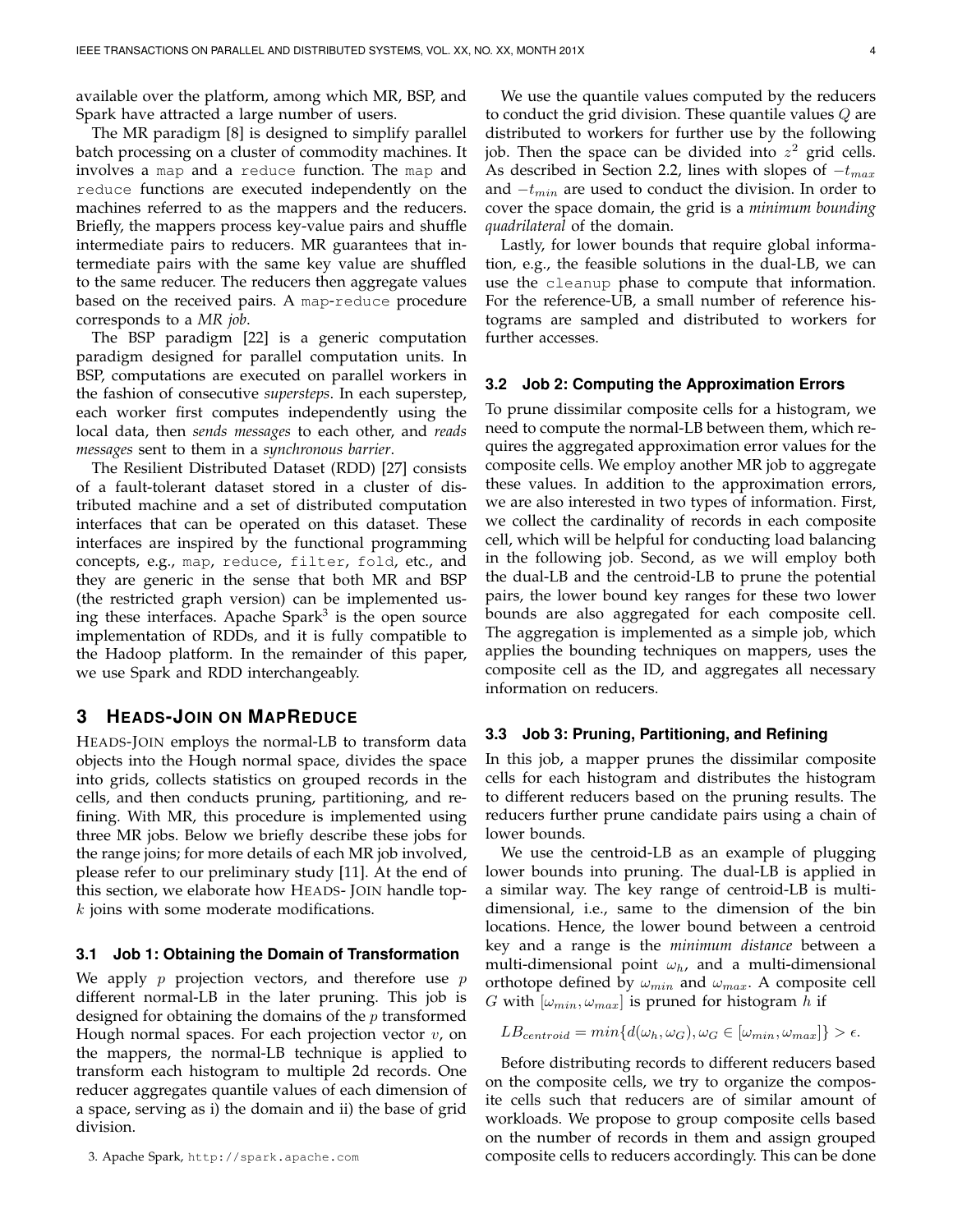by a simple algorithm. Given the number of groups, first we sort the composite cell in a descending order on the number of records in it, which is actually the byproduct of Job 2. Then we assign composite cells one by one to groups according to the sorted order. For each composite cell, we assign it to the group who has the smallest number of records so far. This simple solution may not achieve the optimal results, i.e., the minimum standard deviation on the workloads of all reduce tasks, it is adequate for our problem since it computes roughly balanced groups with negligible computational overhead.

The detailed steps are as follows. Before the map function gets executed, the composite cells are grouped based on the their numbers of records collected in Job 2. In the map function, histogram *h* is first transformed to  $(m_h, b_h)$  with its approximation error values  $C_h$ . Then the dual and centroid keys of the histogram is computed. Next, for each cell  $g \in G$  and each projection *j*,  $LB_{normal}(h, g<sup>j</sup>)$  is computed using the formula described in Section 2.2 (cell vertexes can be computed based on the domain and *z*). If this  $LB_{normal}(h, g^j)$  is greater than or equal to  $\epsilon$ , then  $g$ , and effectively  $G$ , are pruned for the record. Additionally, a record should be refined with records that lie in the same cell. Hence, for each cell there are two types of records: the *native* ones who lie in the cell and the *guest* ones who do not get pruned for the cell using the lower bound. We use the flags *in* or *out* to denote whether a record is native for the cell. We further check any other bounds plugged into the pruning procedure, and distribute the record to the corresponding reducers if all the bounds fail to prune that composite cell for the record. On reducers, a self join is performed on the native records, while a nested-loop join is performed between the native records and the guest records. A chain of EMD lower bounds (discussed in Section 6.1) are computed to further filter dissimilar candidates. Additionally, the reference-UB is used to join two histograms without computing EMD between them, as discussed in Section 2.2.

# **3.4 Processing Top-***k* **Joins**

The difference between the range and the top-*k* joins is that there is no priori threshold value to prune candidates. Instead, such a threshold needs to be computed and refined during the join procedure. To obtain an initial threshold value, we again leverage Job 1. A small portion (typically 100 records) of the datasets is sampled in the *map* phase and the EMD of pairs among this sample is computed in the *cleanup* phase. The *k th* smallest EMD values are distributed to workers.

When processing top-*k* joins, the reference-UB can be employed to prune dissimilar composite cells for a given histogram. The intuition is that for a histogram *h*, if there are already more than *k* candidates with upper bounds smaller than threshold value *ϵ*, then any candidates with a lower bound greater than  $\epsilon$  can be pruned for this histogram. To implement this idea, in Job

#### **Algorithm 1:** Pruning by Upper Bound in Top-*k* Joins

**Input**: a histogram *h*, composite cells *{G}*, reference *{href }* **Returns**: a set of un-pruned composite cells **1**  $\mathcal{G}, \mathcal{U} \leftarrow \emptyset, \epsilon_h \leftarrow \infty$ 

 **foreach** *h*ˆ **do foreach** *G* **do**  $\left\| \ \mathcal{U} \leftarrow \mathcal{U} \cup UB_{\hat{h}}(h, G, \hat{h}) \right\|$  $5 \mid \operatorname{sort} U$   $count \leftarrow 0$  **foreach** *UB ∈ U* **do if**  $count \geq k$  **then**   $\vert \cdot \vert$  **c**<sub>h,h</sub>̂  $\leftarrow$  *UB* **<sup>10</sup> break**  $\vert$  *count*  $\leftarrow$  *count* + *O<sub>G</sub>* **if**  $\epsilon_h > \epsilon h, h$  **then c**<sub>h</sub>  $\leftarrow \epsilon h, \hat{h}$  **foreach** *G* **do**  $\int flag \leftarrow true$  **foreach**  $g \in G$  **do**  $\vert$  *flag*  $\leftarrow$  *LB*<sub>normal</sub> $(h, g) \leq \epsilon_h$   $\left| \text{ flag } \leftarrow \text{flag} \land \text{LB}_{dual}(h, G) \leq \epsilon_h$  $\qquad$   $\qquad$   $flag \leftarrow flag \wedge LB_{centroid}(h, G) \leq \epsilon_h$  **if** *f lag* **then**  $\left| \right|$  **g**  $\left| \right|$  **G**  $\left| G \right|$ 

**<sup>22</sup> return** *G*

2 mappers, for a histogram *h* and a reference histogram *h*, we compute a feasible flow, denoted as  $F(h, h)$ , and aggregate the *maximum flow* for each composite cell and each  $\tilde{h}$ , denoted as  $\bar{F}_{G,\hat{h}}$  on the reducer. The maximum is necessary as we are only interested in an upper bound for all the records in the composite cell. In Job 3, the upper bound of EMD between a histogram *h* and a composite cell *G* can be computed by adding  $F(h, h)$ to the maximum flow  $\bar{F}_{G,\hat{h}}$ . For  $h' \in \hat{G}$ 

$$
UB_{\hat{h}}(h, G) = F(h, \hat{h}) + \bar{F}_{G, \hat{h}}
$$
  
\n
$$
\geq F(h, \hat{h}) + F(h', \hat{h})
$$
  
\n
$$
\geq F(h, h') \geq EMD(h, h').
$$

Algorithm 1 lists the steps involved in the pruning. Given *h* and *h*, among all the reference-UBs for different *G*, we choose one value  $\epsilon_{\hat{h}}$  such that it is the smallest value that guarantees there are at least *k* histograms in the set of composite cells, each of which has reference-UB not greater than  $\epsilon_{\hat{h}}$ . This essentially indicates that for *h* there are at least *k* histograms which will have an EMD not greater than  $\epsilon_{h,\hat{h}}$ . Formally, let  $O_G$  denote the number of records in *G*,

$$
\epsilon_{h,\hat{h}}=\argmin_{\epsilon}\sum_{G}\{O_{G}|UB_{\hat{h}}(h,G)\leq\epsilon\}\geq k.
$$

Among all  $\epsilon_{h,\hat{h}}$  for different reference histograms, we select the *minimum* one  $\epsilon_h$ , i.e.,  $\epsilon_h = min_{\hat{h}} {\{\epsilon_{h,\hat{h}}\}}$  (line 12 to line 13). If a composite cell has any types of lower bounds greater than  $\epsilon_h$ , it can be pruned for *h* (line 14 to line 21).

To progressively refine the threshold value during the computation, the reducers in Job 3 now maintain a heap of *k* pairs of histograms with the smallest EMD values.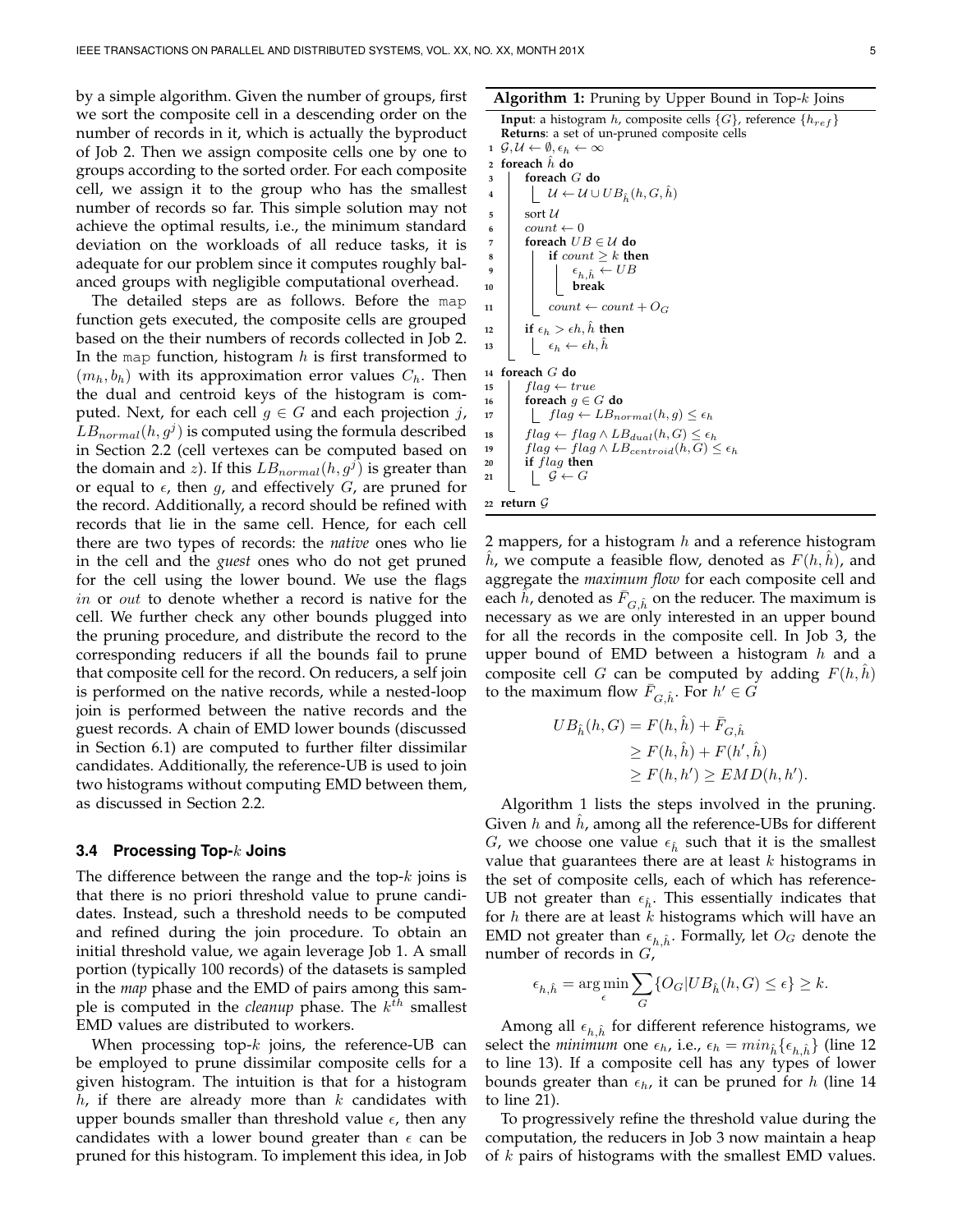The largest EMD value in this heap is used to substitute  $\epsilon$  in the *reduce* phase of the algorithm.

It is clear that though top-*k* joins can be handled by HEADS-JOIN with MR, the algorithm involves high latency due to the lack of communication (synchronization on the value of  $\epsilon$ ) during the pruning. If the dataset has a skewed distribution, this may result to unsatisfactory pruning results.

# **4 HEADS-JOIN ON BSP**

The MR paradigm is widely adopted, yet it may not be the best option for the EMD similarity join problem. The MR based HEADS-JOIN algorithm faces the inherent drawbacks of MR, i.e., the lack of communication during each job. The BSP paradigm is a prominent alternative on processing large scale datasets. It leverages the distributed main memory by default, and uses *supersteps* to organize local computation and synchronous communications. Recent years have seen an wide adoption of this paradigm on Hadoop<sup>4</sup>. In the following, we show how to devise a HEADS-JOIN algorithm on BSP.

Similar to the three jobs in the MR counterpart, the BSP algorithm has two conceptual phases, i.e., the *preparation phase* and the *pruning and refining phase*.

- 1) *Preparation phase*. The input histogram datasets are partitioned using the normal-LB and the quantile based grid techniques. Complementary information such as the aggregation errors, the number of records in the composite cells, and the lower key ranges are stored for later access.
- 2) *Pruning and refining phase*. The partitioned data is pruned using multiple lower bound and upper bound techniques. For the top-*k* joins, the threshold predicate value  $\epsilon$  is progressively refined and synchronized throughout the consecutive supersteps.

In the following, we describe in details how these two phases are implemented in the BSP algorithm.

## **4.1 Preparation Phase**

The underlying idea is similar to Job 1 and Job 2 described in Sections 3.1 and 3.2, respectively. However, as the synchronous communication is available in BSP in each superstep, there is no need to use two separate BSP jobs to accomplish the task; one BSP job is employed for the phase and it consists of five supersteps. This job is the same for both the range and the top-*k* joins.

Algorithm 2 demonstrates the detailed procedure. In BSP, the superstep procedure is iteratively executed on parallel workers. Between two consecutive iterations, all the workers wait (line 38) until all the messages are delivered to the corresponding receiving workers. The loop only terminates when all the workers have called the procedure *done*. We use boolean values to organize the five supersteps during the procedure (line 2). As there are only five supersteps and all the operations are

at most of linear cost to the input size, this BSP phase is rather lightweight when compared with the second phase.

To start, each worker reads a portion of the data and applies the normal-LB transformation (line 5 to line 10). We process all the histograms in the first superstep as there is no need for communications before all the histograms have been processed. Then, each worker sends the transformed data in each space to one worker (line 11 to line 12), whom acts as the master worker and uses the second superstep to aggregate the domain and the quantile values (line 15 to line 16). Since there are multiple spaces, multiple master workers are involved. After all the domains and quantile values are computed, these master workers send these values to all the workers (line 17 to line 18). Next, each worker uses the third superstep to assign the original input histogram to the corresponding composite cell, aggregate locally the number of records, the aggregation errors, the dual key ranges, the centroid key ranges, and the maximum feasible flows, for all the composite cells encountered (line 20 to line 23). After all the input histograms are processed, the aggregated information for the composite cells are sent to one master worker (line 24), whom uses the fourth superstep to compute the global aggregated information for all composite cells (line 27 to line 29). All the aggregated information is written out and the messages on how the composite cells should be grouped together (for load balancing) are sent to all the workers (line 30 to line 31). In the last superstep, all the workers use the grouping information to partition data and write it out to the disk as the input for the second phase (line 34 to line 37).

### **4.2 Pruning and Refining Phase**

In this phase, we conduct the actual pruning and the refining. Each worker reads histograms assigned to a particular group *eG*, and read the aggregated information for all the composite cells, to prune composite cells, i.e., other workers, from each histogram. As described in Section 3, histograms in the same composite cell need to be refined first. Then, we conduct histogram-worker pruning. Given a histogram *h*, for each composite cell group *eG*, we use the normal, the dual, and the centroid lower bound to see if the *h* needs to be refined with the histograms in that group *eG*. If so, the histogram is sent to the worker that is responsible for refining *eG*. When processing top-*k* joins, reference-UB can be employed to prune *G* as described in Section 3.4.

A straightforward approach on organizing the superstep procedure is to conduct the whole pruning in one big superstep and then refine all the received histograms with the input histograms. However, doing so disables updating the joining threshold for a given *k* as more histograms are processed. A better way is to progressively perform the refinement between the received and the input histograms. That is, we use finer supersteps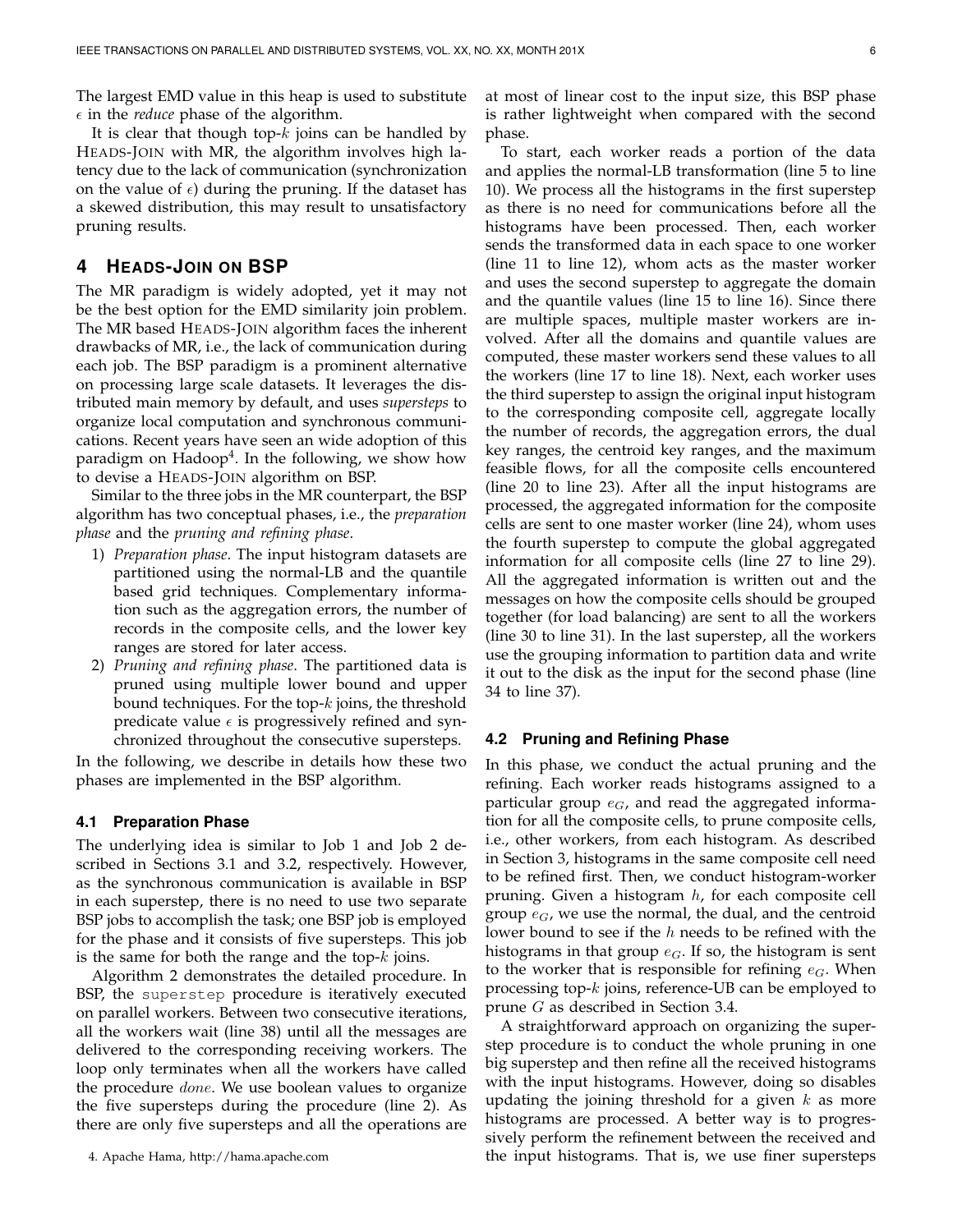#### **Algorithm 2:** Preparation BSP Job

```
1 bsp-setup
 2 transformed, aggregated, partitioned, grouped \leftarrow false
 3 superstep
 4 if ¬transf ormed then
 5 M, B \leftarrow \emptyset6 foreach h do
 7 \vert foreach j \leftarrow 1 to p do
 8 \vert \vert CDF_h \leftarrow \{w_h\}, L^{\hat{v_j}}\Phi(\mu,\sigma^2) \leftarrow CDF_h10 M_j \leftarrow \frac{1}{\sigma}, B_j \leftarrow \frac{-\mu}{\sigma}11 foreach j \leftarrow 1 to p do
12 \Box send message M_j and B_j to worker j
13 \downarrow transformed \leftarrow true
14 else if ¬aggregated then
15 M, B \leftarrow read message
16 Q_m, Q_b \leftarrow M, B<br>foreach worker d
         17 foreach worker do
18 send message Q_m, Q_b to worker
19 aggregated ← true
20 else if ¬partitioned then
21 Q_m, Q_b \leftarrow read message
22 foreach h do
23 d G_h, C_h, \lambda_h, \omega_h \leftarrow h, Q24 c send message \{(G, O_G, C_G, \lambda_G, \omega_G)\} to master
25 partitioned ← true
26 else if ¬grouped ∧ isMaster then
27 G, O<sub>G</sub>, C<sub>G</sub>, \lambda_G, \omega_G \leftarrow read message
28 e_G \leftarrow G, O_G, C_{e_G} \leftarrow C_G, e_G, \lambda_{e_G}, \omega_{e_G} \leftarrow \lambda_G, \omega_G, e_G<br>29 write (e_G, C_{e_G}, \lambda_{e_G}, \omega_{e_G})\textbf{write} (e_G, C_{e_G}, \widetilde{\lambda_{e_G}}, \omega_{e_G})30 foreach worker do
          31 send message eG to worker
32 grouped ← true
33 else
34 e_G \leftarrow read message
35 foreach h do
36 write (eG, h)
37 done
38 synchronize
```
and conduct the refinement after a certain number of input histograms are sent. This could be beneficial in terms of the memory and the network bandwidth usage because at any given time, the number and the length of messages sent are relatively small. Since the threshold value can be sent to all the workers via messages, the algorithm naturally supports the progressive refinement on the threshold value such that all workers can use the globally smallest threshold value.

The histogram-worker pruning may result in some worker receiving no messages. This is undesired as the synchronization in the superstep suggests all workers cannot continue to the next superstep until the slowest worker finished. Compared to refining the received histograms with the input histograms, which possibly involves EMD computations, the histogram-worker pruning is substantially cheaper. We therefore allow workers to wait on pruning (lightweight) instead of wait on refining (heavy). Hence, each worker maintains a counter for the messages sent and keep processing the input until the counter reaches a predefined number *batch*.

After *batch* number of messages are generated, all the messages destined to the same worker will be packed into one single long message and sent accordingly. This essentially incorporates the improvement of the CGM [9] paradigm. There is a trade-off when choosing the proper *batch* value: a large value produces fewer larger messages, yet it delays the refinement on the threshold value; a small value produce more smaller messages which may introduce race and contention over the network, yet it aggressively refines the threshold value. The best value is subject to various factors: the network bandwidth, speed, the dataset distribution, etc; choosing which is beyond the scope of this paper.

Algorithm 3 lists the detailed steps in this phase. Again, we use three boolean values to indicate the three different subtasks in the phase, i.e., refining histograms in the same partition (line 6 to line 12), pruning and sending histograms to other partitions (line 13 to line 38), and refining histograms received from other partitions (line 39 to line 46). In the first subtask, performing self-joins on histograms within the same partition is carried out independently. However, in the second subtask, the same number of sent messages may render the processing rate different on different workers. For example, if a worker *X* prunes many workers for many histograms, *X* may end up finishing all pruning in early supersteps. However, *X* cannot call *done* before the last worker finishes pruning, since it is possible that there are still histograms on the other workers which need to be refined with histograms on *X*. Hence, a variable *guestDoneCount* is maintained on every worker for counting the number of workers that have completed pruning for all the histograms in the partition assigned to them. When all the workers have reported the completion of pruning, all the workers call *done* and the loop is terminated. We cannot use  $H_{out} = \emptyset$  as the termination condition either, since it is entirely possible that during some intermediate supersteps one worker does not receive any incoming messages but still engage in the refinement later on.

When processing top-*k* joins, additional messages are sent to report to all workers the current known *k th* smallest EMD threshold value (line 10 to line 11 and line 45 to line 46). This way, all workers can always use the globally smallest threshold seen so far.

# **5 HEADS-JOIN ON SPARK**

The BSP paradigm overcomes the lack of synchronization problem, yet it has its own inherent disadvantages. For example, it forces synchronization between each superstep, essentially prolonging each superstep by always waiting for the slowest worker. Moreover, it sends a large number of messages over the network, which may result in contention on certain workers. In this section, we further explore the Spark (RDD) paradigm, which has been demonstrated in existing studies to outperform MR in many different tasks.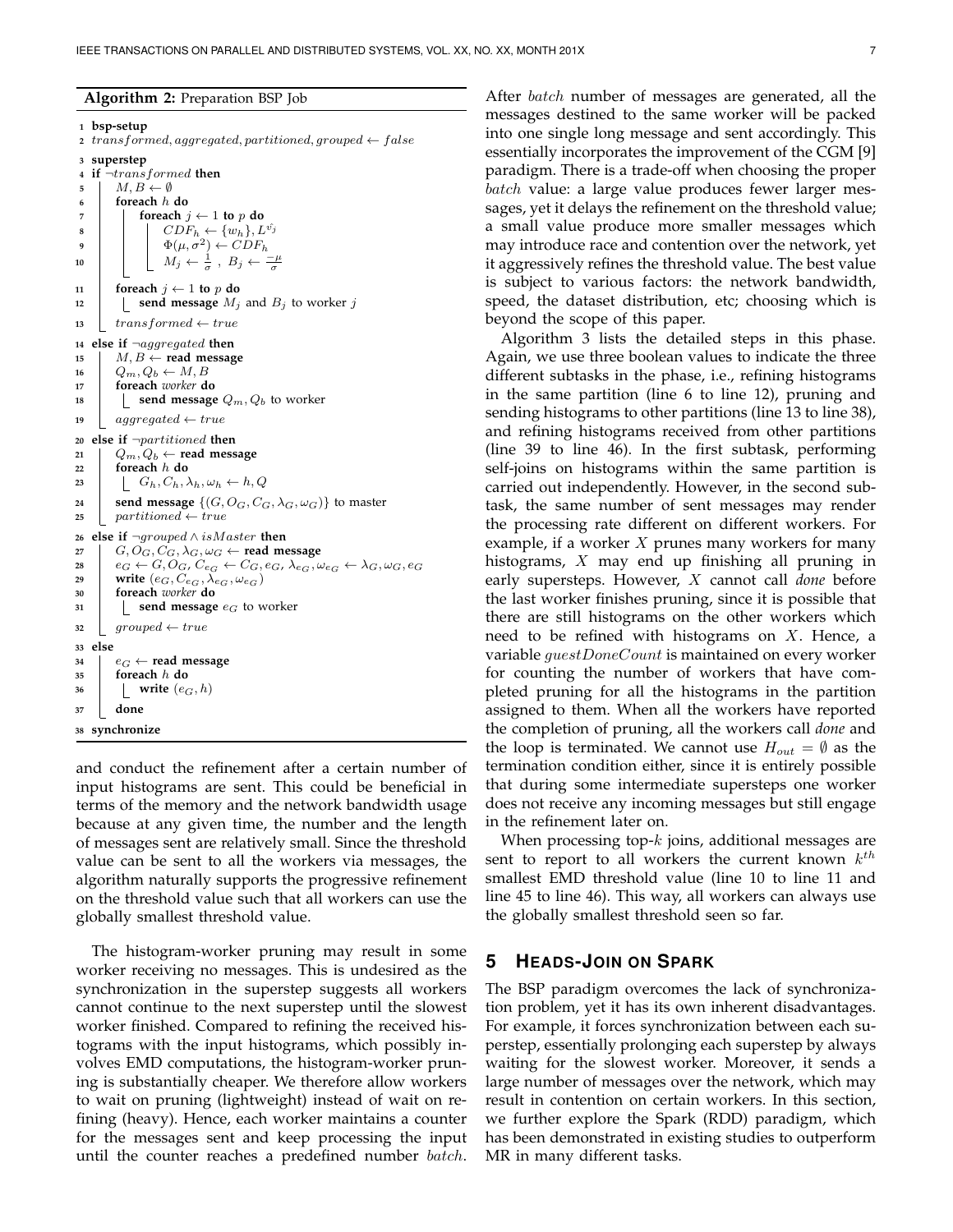

|    | 1 bsp-setup                                                            |
|----|------------------------------------------------------------------------|
|    | 2 $e_G, C_G, \lambda_G, \omega_G \leftarrow \text{HDFS}$               |
| 3  | native, guest, final $\leftarrow$ false                                |
| 4  | $O_{e_G}, guestCount, guestDoneCount \leftarrow 0$                     |
|    |                                                                        |
| 5  | superstep                                                              |
| 6  | if $\neg native$ then                                                  |
| 7  | self-join all input $h \in H_{in}$                                     |
| 8  | if $topk$ then                                                         |
| 9  | $\epsilon_{local} \leftarrow k^{th}$ smallest EMD to worker            |
| 10 | foreach worker do                                                      |
| 11 | send message $\epsilon_{local}$ to worker                              |
|    |                                                                        |
| 12 | $\mathit{native} \leftarrow \mathit{true}$                             |
|    | else if $\neg quest$ then                                              |
| 13 | $M \leftarrow \emptyset$                                               |
| 14 |                                                                        |
| 15 | <b>foreach</b> h offset by guestCounter <b>do</b>                      |
| 16 | foreach $e_G$ do                                                       |
| 17 | $flag \leftarrow false$                                                |
| 18 | foreach $G \in e_G$ do                                                 |
| 19 | $eachFlag \leftarrow true$                                             |
| 20 | foreach $g \in G$ do                                                   |
| 21 | if $LB_{normal}(h, g) > \epsilon$ then                                 |
| 22 | $eachFlag \leftarrow false$                                            |
| 23 | break                                                                  |
|    |                                                                        |
| 24 | if $LB_{dual}(h, G) > \epsilon \vee LB_{cent}(h, G) > \epsilon$ then   |
| 25 | $eachFlag \leftarrow eachFlag \wedge false$                            |
| 26 | $flag \leftarrow flag \vee eachFlag$                                   |
|    |                                                                        |
| 27 | if <i>flag</i> then                                                    |
| 28 | $M \leftarrow (e_G, h)$                                                |
| 29 |                                                                        |
|    | $questCounter + +$                                                     |
| 30 | if guestCounter $\geq$ batch then                                      |
| 31 | break                                                                  |
|    |                                                                        |
| 32 | if guestCounter = $\sum_{G \in e_G}  C_G $ then                        |
| 33 | $quest \leftarrow true$                                                |
| 34 | foreach <i>worker</i> do                                               |
| 35 | send message (me, guest Done) to worker                                |
|    |                                                                        |
| 36 | if $M \neq \emptyset$ then                                             |
| 37 | foreach $(e_G, h) \in M$ do                                            |
| 38 | send message $(e_G, h)$ to worker responsible for $e_G$                |
|    |                                                                        |
| 39 | $H_{out}, guestDoneCount, \{\epsilon\} \leftarrow \text{read message}$ |
| 40 | if guestDoneCount = $\#of workers$ then                                |
| 41 | done                                                                   |
|    |                                                                        |
|    | 42 if $topk$ then                                                      |
| 43 | $\epsilon \leftarrow min(\{\epsilon\}, \epsilon_{local})$              |
|    | 44 join $H_{in}$ and $H_{out}$ , update $\epsilon$ if topk             |
| 45 | foreach <i>worker</i> do                                               |
| 46 | <b>send message</b> $\epsilon$ to worker                               |
|    |                                                                        |
| 47 | synchronize                                                            |

Spark supports equi-joins (joining records with the same key) between two RDDs via its native interfaces. However, these equi-join oriented interfaces cannot be applied to the similarity joins where the predicate allows arbitrary functions. Therefore, we need to implement HEADS-JOIN using other interfaces defined on RDD itself. Specifically, four major interfaces are involved: map which applies a function to each record, groupBy which merges records with the same specific value, collect which transfers an RDD to a local collection on a single machine, and reduce which aggregates all records to obtain a single value. Among these interfaces,

| <b>Algorithm 4:</b> The prep phase in Spark                                                        |  |  |  |  |  |  |  |  |
|----------------------------------------------------------------------------------------------------|--|--|--|--|--|--|--|--|
| Input: data: RDD                                                                                   |  |  |  |  |  |  |  |  |
| <b>Returns:</b> grids, error, bound, assignment                                                    |  |  |  |  |  |  |  |  |
| 1 $trn \leftarrow data.\mathbf{map} \{h \rightarrow (M, B)\}\$                                     |  |  |  |  |  |  |  |  |
| 2 <i>grids</i> $\leftarrow$ <i>trn.map</i> $\{(M, B) \rightarrow$ compute percentile $\}$ .collect |  |  |  |  |  |  |  |  |
| 3 error $\leftarrow$ data.map $\{h \rightarrow G_h\}$ .groupBy $(G_h)\{i$ .map                     |  |  |  |  |  |  |  |  |
| $\{h \to C\}$ reduce $\}$ collect                                                                  |  |  |  |  |  |  |  |  |
| 4 bound ← data.map $\{h \to G_h\}$ .groupBy $(G_h)\{i$ .map                                        |  |  |  |  |  |  |  |  |
| $\{h \to \lambda\}$ reduce } collect                                                               |  |  |  |  |  |  |  |  |
| 5 native $\leftarrow$ data.map $\{h \rightarrow G_{h,in}\}$ .reduce                                |  |  |  |  |  |  |  |  |
| 6 guest $\leftarrow$ data.map {h, grids, error, bound $\rightarrow G_{h,out}$ }.reduce             |  |  |  |  |  |  |  |  |
| 7 $assignment \leftarrow native, guest$                                                            |  |  |  |  |  |  |  |  |
|                                                                                                    |  |  |  |  |  |  |  |  |

map and groupBy generate new RDDs, while collect and reduce convert RDDs to local value.

Similar to the BSP algorithm, we have two phases for HEADS-JOIN on Spark: one for preparing the grids (denoted as prep); and one for filtering and refining (denoted as refine). For both range joins and top-*k* joins, the procedure is largely the same, with top-*k* joins having extra pruning to perform. In the remainder of this section, we elaborate based on the range joins.

The goal of the prep phase is to 1) construct the grid structures using multiple projection vectors, 2) aggregate the error and bound values for each composite cell, and 3) assign composite cells to workers based on the workload estimation. Different from both the MR and the BSP algorithms, here we estimate the workloads on each worker using the *product of the numbers of native and the guest records*, instead of the number of the native records. Remind when refining, the workload contains a self join on the native record and a nested loop on the native and the guest records. As the number of guest records is typically larger than the number of native records, multiplying the number of guest records with the number of native records should give a more accurate estimation. To compute this estimation, we need an extra step in the Spark algorithm to count the number of guest records before shipping those guests records to their destined workers. Thanks to Spark's capability of persisting intermediate RDD, this extra step will generate the pruning results that can be reused in the next phase. This can be elegantly achieved as demonstrated in Algorithm 4. Clearly, lines 1 to 2 accomplish the task corresponding to Job 1 in the MR implementation; lines 3 to 5 accomplish the task corresponding to the Job 2. Lines 6 and 7 are the additional step we take to improve the estimation on the workloads, i.e., counting the guest records for each composite cell and assigning composite cells to groups based on the product of the native and the guest records.

The refine phase then processes the output of the *prep* phases. As demonstrated in Algorithm 5, this corresponds to the Job 3 in the MR algorithm. Specifically, line 1 finds the relevant composite cells by pruning using the normal-LB, dual-LB, and the centroid-LB. Line 2 finds the worker responsible for each composite cell and distributes the records to the corresponding workers with the groupBy operation. Last, line 3 conducts the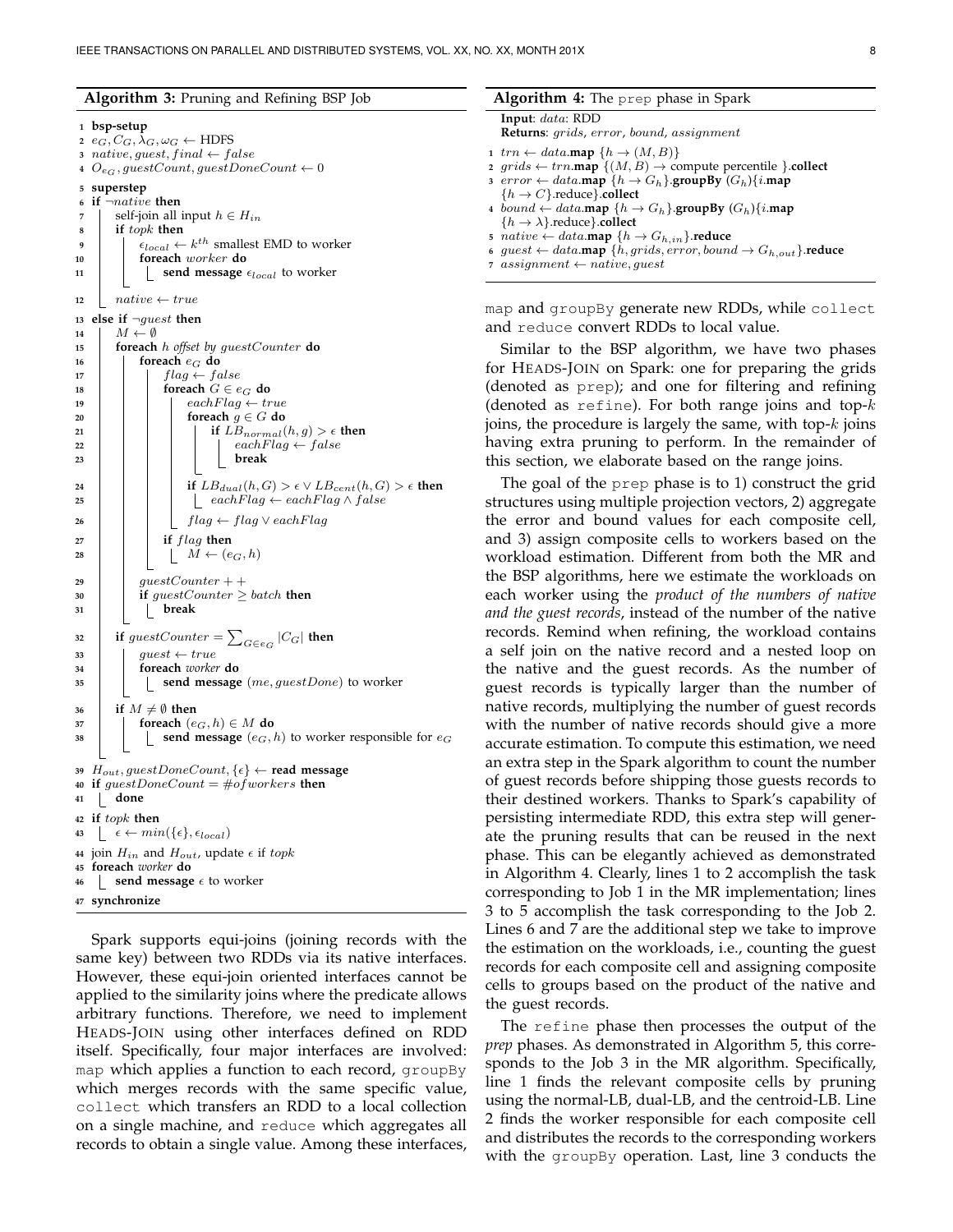| <b>Algorithm 5:</b> The refine phase in Spark |  |  |  |  |  |  |
|-----------------------------------------------|--|--|--|--|--|--|
|-----------------------------------------------|--|--|--|--|--|--|

**Input**: *data*: RDD, *grids*, *error*, *bound*, *assignment* **Returns**: *pair*: RDD

```
1 cells ← data.map {h, grids, error, bound → Gh,in, Gh,out}
```
**2**  $group \leftarrow cells.\textbf{map} \{G, assignment \rightarrow e_G\}$ **groupBy** ( $e_G$ ) **<sup>3</sup>** *pair ← group*.**reduce** *{*chained filtering and joining*}*

EMD join with a chain of pruning lower bounds as described in Section 3.3.

# **6 RELATED WORK**

#### **6.1 Lower Bounds of EMD**

Devising computationally cheap lower bounds for EMD has received much attention from different fields. The random projection technique [6] maps histograms to one-dimensional space, the dimensionality reduction technique [24] employs a reduction matrix and ground distance adjustment to largely decrease the number of bins, and the independent minimization technique [2] relaxes the optimization constraint in computing the EMD. Transformation based methods transform highdimensional histograms to lower dimension and perform a computationally cheap operation (rather than EMD) on these transformed values to provide the lower bound of the EMD. The normal-LB, the dual-LB, and the centroid-LB belong to this family.

## **6.2 Processing Join Using Parallel Paradigms**

As described in Section 2.3, three emerging computation paradigms in Hadoop include MapReduce, BSP, and RDD(Spark). We briefly review the related studies on these paradigms.

On MapReduce, the join operations have been the focus of many studies [5], [16], [15], [23], [13]. However, effective pruning techniques such as prefix-filtering [23] and inverted index [15] are not applicable in our problem because they leverage the property of sparse dimension in the data objects that is absent here.

On BSP [22], parallel join has been previously investigated [3]. Our study differs from the existing BSP join solutions in that i) our solution is specifically designed for the EMD similarity join, leveraging the lower bound techniques of EMD; ii) our solution is targeted to the Hadoop platform, where typically sharednothing clusters are used and a distributed file system is available. Other closely related parallel frameworks such as LogP [7] and CGM [9] further relaxes and improves upon BSP. Specifically, LogP replaces the synchronization barrier in BSP with a more constrained point-to-point message passing mechanism, aiming at limiting the network communication cost; CGM replaces the synchronization with a global communication round where all the information sent between two workers are packed into one long message. As such improvement focuses on the communication and does not affect the computation, its enhancement is orthogonal to designing the algorithms.

On Spark, thanks to its more general and expressive interfaces than MR, those techniques designed for MR may be applied (by simulating MR with map, groupBy, and reduce in Spark). However, the design concern may shift as Spark relies on the main memory on distributed machines instead of HDFS, and it is more flexible than MR when synchronization is needed. We have leveraged this difference in our Spark algorithm of HEADS-JOIN with the more effective estimation on the workloads of workers (as described in Section 5. Recent studies on Spark focuses on streaming processing [28] and graph processing [10], which extends the interfaces of Spark to support more domain specific tasks.

#### **6.3 State-of-the-Art Metric Space Similarity Join**

Quickjoin [12] divides the space using *pivot* points such that data objects are assigned to nearest pivot to form multiple clusters. The data objects in the margin of clusters may have small distances hence should also be joined to guarantee the completeness. MRSimJoin [21] is the MR implementation. In MRSimJoin, mappers sample the pivots and assign data objects to clusters and then reducers join the records in the same cluster and the same margin. We implemented a Quickjoin algorithm using BSP. Briefly, the pivots are sampled in a superstep and sent to all workers, using which they prune histograms from regions, and each worker is responsible for refining histograms distributed to a region.

The major problem of Quickjoin is the excessive number of distance computations since each data object needs to find its nearest pivot. The lower bounds of EMD cannot be integrated into this procedure since i) most lower bounds are not metric; ii) even a metric lower bound may not preserve the *locality of EMD*, i.e., for an object, its nearest pivot in terms of the lower bound is not necessarily its nearest pivot in terms of EMD. Furthermore, the parallel implementation of Quickjoin can be vulnerable to skewed data distribution. For example, in MRSimJoin if a reducer receives a large number of objects, it further samples pivots and partitions those objects. This is inefficient in our problem as it introduces more EMD computations.

# **7 PERFORMANCE EVALUATION**

We present our experimental study in this section. **Please note the figures in this section are presented in colors.**

#### **7.1 Environment and Methods**

We conduct all the experiments on a research cloud platform with OpenStack. Up to 16 virtual machine instances are employed, each of which equips with four 2.8GHz virtual cores and 16GB memory. The network bandwidth between virtual machines is up to 600Mbps. The JDK version is 1.8.0. We use Hadoop 2.6.0 (YARN and HDFS) and leverage YARN to manage the resource allocation for all the three paradigms.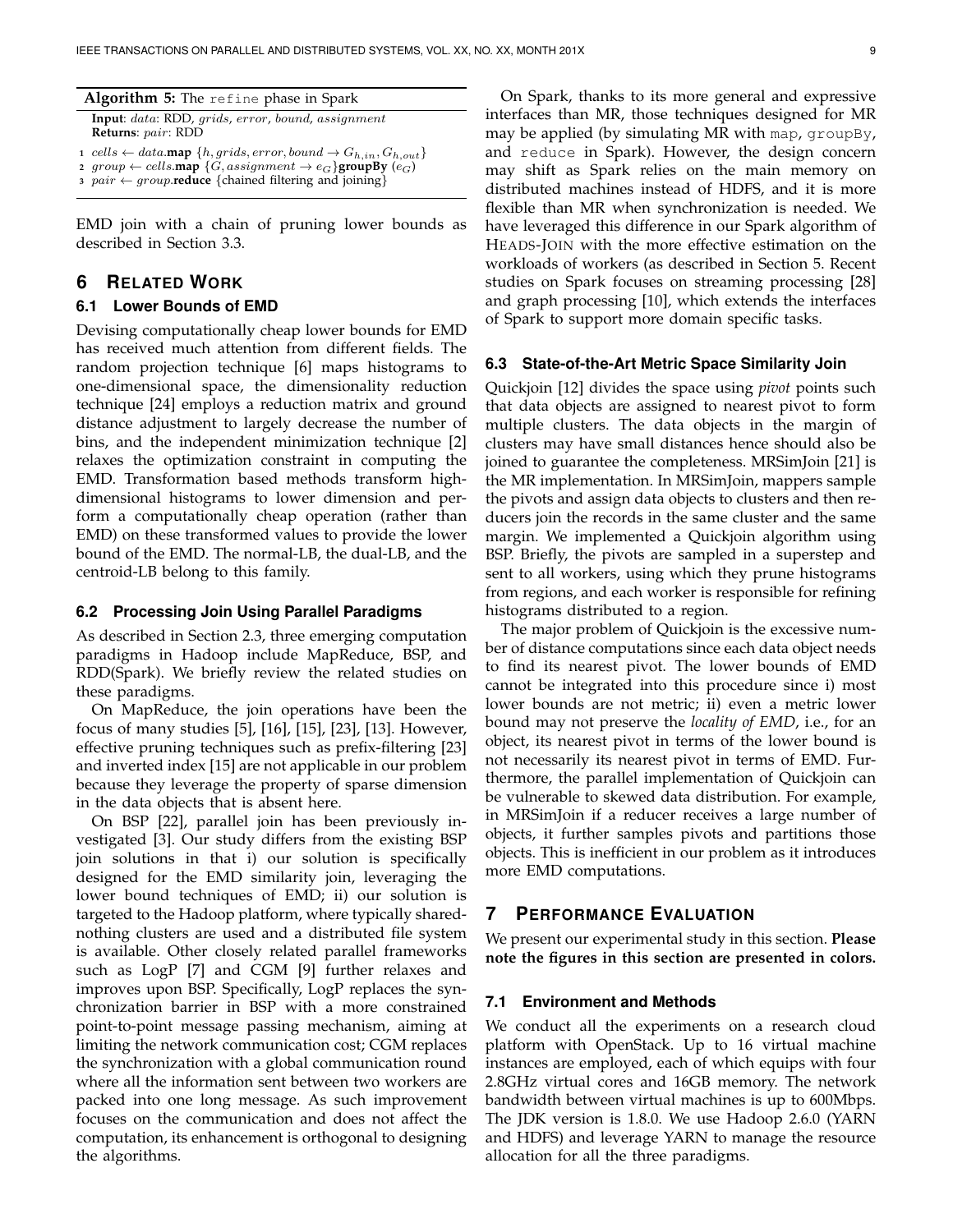We have three algorithms of HEADS-JOIN on different computation paradigms, i.e., MR, BSP, and Spark, denoted as **mh**, **bh**, and **sh**, respectively. The MR algorithm is implemented over Apache Hadoop MR 2.6.0 with Java 1.8, the BSP algorithm is implemented over Apache Hama 0.7.0-SNAPSHOT with Java 1.8, and the Spark algorithm is implemented over Apache Spark 1.3.0 with scala 2.11.3. We fixed several bugs in Hama when interacting with YARN so that all three algorithms can be managed and scheduled by YARN. We also implement Quickjoin over the three paradigms, denoted as **mq**, **bq**, and **sq**, respectively. Additionally, we implement a naive block nested loop join (BNL) over Spark, denoted as **sb**, which should serve as the upper bound of performance for both HEADS-JOIN and Quickjoin.

To compare the seven methods, we focus on the elapsed time which includes both the CPU time and the cost of file system IO as well as network IO. Since the EMD similarity joins are rather computation-intensive, the CPU time constantly dominates the overall cost in all our experiments. Moreover, the elapsed time is also the main indicator for the real economical cost on a commercial cloud platform such as Amazon Web Services or Microsoft Azure. For two BSP methods, we additionally report the number of messages exchanged.

#### **7.2 Datasets and Configurations**

We report the performance of all the methods on three datasets, among which the MIRFlickr dataset [14] and Million Songs [4] dataset are real and the other one is synthetic. For the MIRFlickr dataset, we use various CBIR features, such as the MPEG-7 color descriptors and edge descriptors. Since the relative performance gain is quite consistent over different features, we show the results on MIRFlickr with Color Layout Descriptor and denote the feature dataset as A. For the Million Songs dataset, we use the timbre features and denote the feature dataset as B. For the synthetic dataset, we randomly (in a uniform fashion) generate 24-dimensional vectors as histograms and a 48-dimensional vector as the 2 dimensional bin locations for the 24 bins. We denote this synthetic dataset as dataset C. Table 1 shows the cardinality and the number of bins of all the datasets and Table 2 shows the EMD distribution among the datasets, where the last column  $D_{n,u}$  is the Kolmogorov-Smirnov statistic (ranging from 0 to 1) between the distances of a uniform distribution and a sample of EMD in the corresponding dataset. The larger this value suggests a more skewed distribution of the dataset.The presented datasets may appear small when compared to the typical datasets involved in a Hadoop based study. However, as demonstrated in Fig. 7, the EMD similarity joins are so computation-intensive that a single machine takes hours to join even the smallest datasets. With the limit of our computation resource (16 virtual machines), to measure the performance within a reasonable amount of time (6 with Java 1.8, the BSP algorithm is implemented over  $\frac{1}{2}$  for the size of datasets near particular is implemented over Apache Spark algorithm is implemented over Apache Spark 1.30<br>with scale 2.11.3. We fixed several



Fig. 1. Time breakdown in different implementations

TABLE 1 Datasets in the emperical study

| <b>Dataset</b>    | Cardinality                                                                              | $\boldsymbol{n}$ |                |
|-------------------|------------------------------------------------------------------------------------------|------------------|----------------|
| MIRFlickr (A)     | 62.5k, 125k, 250k, 500k, 1m                                                              | 16               | 0.002          |
| Million Songs (B) | 32K, 64K, 128K, 256K, 512k                                                               | 32               | 0.2            |
| Synthetic $(C)$   | 12.8k(1X), 25.6k(2X), 51.2k(4X),<br>102.4k(8X), 204.8k(16X),<br>409.6k(32K), 819.2k(64X) | 24               | 1 <sub>0</sub> |

The parameters of the frameworks are configured as follows. For HEADS-JOIN , we set the *p* and *z* to 4 and 4 for all the datasets. The optimal values of these parameters are subject to various factors, such as the data distribution, the dimensionality, the number of machines, and the hardware specification of the machines. Tuning the parameters is beyond the scope of this paper. For Quickjoin, we adjust the number of pivots to match the number of the available reducers or workers. For all BSP algorithms, *batch* is set to 100. The join predicate  $\epsilon$  in the range joins is varied according to Table 2 to produce a reasonable selectivity. The predicate *k* in the top-*k* joins varies from 1 to 10000, where 10 is the default value.

# **7.3 Performance Break-down of Different Phases**

As HEADS-JOIN involves three phases, i.e., constructing the grids, aggregating for composite cells, and pruning as well as refining, we present the detailed time cost of each phase in this section. Specifically, the results of executing different queries are illustrated in Fig. 1. Here, queries 1 to 6 corresponds to the top-*k* joins and range joins on datasets A, B, and C, respectively. In the figure, mr1, mr2, and mr3 corresponds to the three MR jobs in the MR algorithm. As expected, mr3 always dominates the overall cost as mr1 and mr2 are at least an order of magnitude cheaper than mr3 and therefore negligible in the overall cost. Similarly, the preparation phase prebsp in the BSP algorithm is two orders of magnitude cheaper than the actual bsp join phase. The preparation phase in Spark, prep, is slightly more expensive, constantly sticking at an order of magnitude than the actual refine phase. This is because in the Spark algorithm, we estimate the workload of each worker by the product of the native and guest records, which involves an additional step when comparing to the estimation by the number of native records. Overall, the joining phase in all algorithms dominate the time cost of HEADS-JOIN, confirming the efficiency of the involved pruning techniques.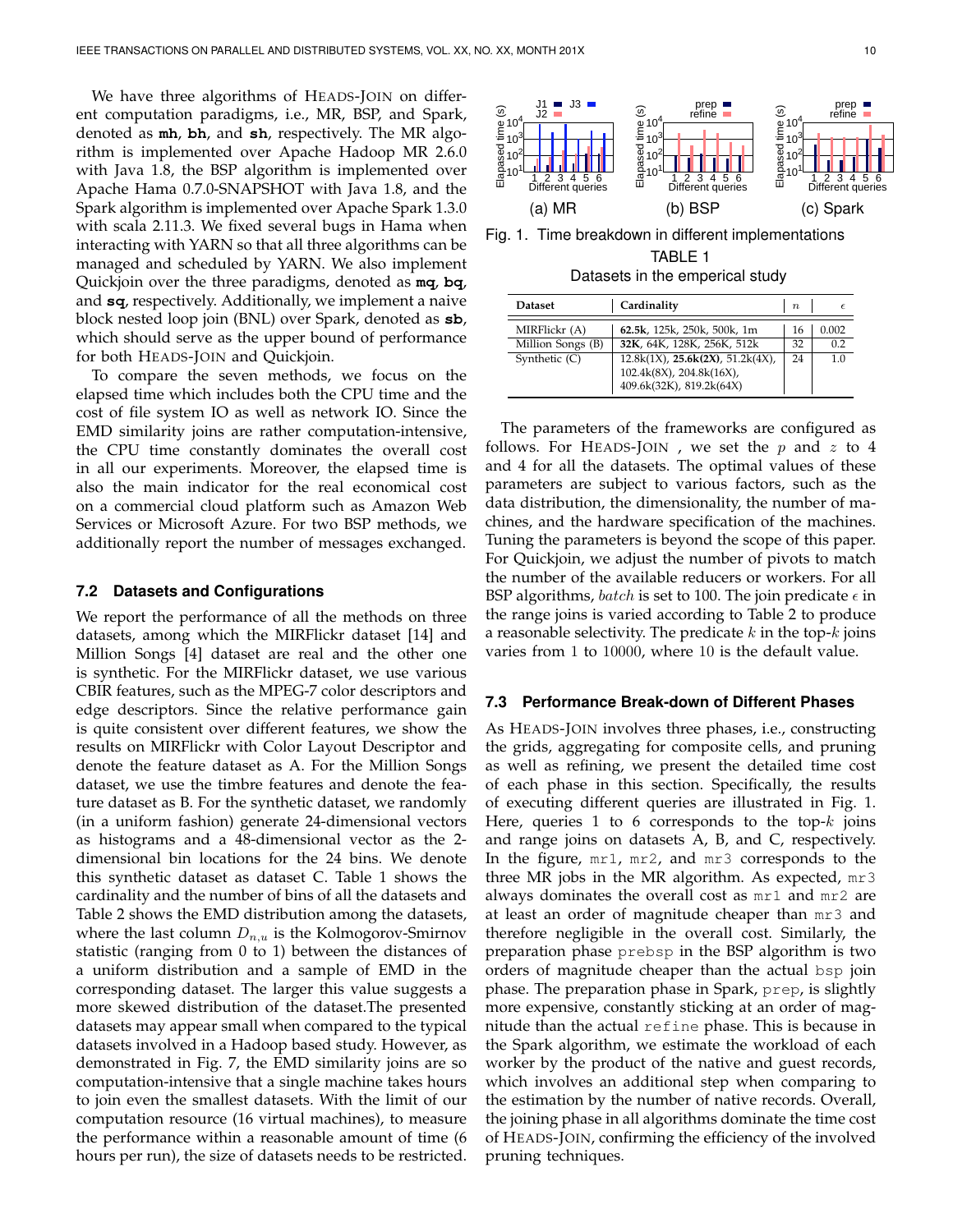| <b>EMD distribution of the datasets</b>                                                                                                                                                         |        |        |        |        |         |           |  |  |
|-------------------------------------------------------------------------------------------------------------------------------------------------------------------------------------------------|--------|--------|--------|--------|---------|-----------|--|--|
| <b>Dataset</b>                                                                                                                                                                                  | 0.001% | 0.01%  | 0.1%   | $1\%$  | 100%    | $D_{n,u}$ |  |  |
| A                                                                                                                                                                                               | 0.0031 | 0.0036 | 0.0049 | 0.0065 | 0.0121  | 0.5004    |  |  |
| B                                                                                                                                                                                               | 0.3217 | 0.5429 | 0.6998 | 0.9516 | 2.0650  | 0.9613    |  |  |
| C                                                                                                                                                                                               | 1.0491 | 2.3485 | 3.4123 | 4.4482 | 10.7467 | 0.3425    |  |  |
| quick &<br>heads $\blacksquare$<br>Standard Deviation (s)<br>$10^4$<br>10 <sup>3</sup><br>$10^{2}$<br><sup>O-y</sup> RO <sup>O-80</sup> Ke, <sup>8-y</sup> RO <sup>8-yRO</sup> <sup>8-yRO</sup> |        |        |        |        |         |           |  |  |

TABLE<sub>2</sub>

Fig. 2. The standard deviation of completion time among the distributed machines in MR, the smaller the more balanced

Different queries and datasets

range-B tok-B

# **7.4 Performance on Handling Skewed Datasets**

The standard deviation of the elapsed time corresponding to the final refinement MR job of HEADS-JOIN and Quickjoin on the distributed machines are presented in Fig. 2. Here, all datasets are of the default sizes and parameters are set to their default values. Clearly, the smaller the standard deviation, the more balanced the workloads are on the distributed machines. From Fig. 2, HEADS-JOIN always delivers an order of magnitude more balanced workloads than Quickjoin, suggesting its better performance when handling skewed datasets. The results for BSP and Spark are omitted as in these paradigms the progress on the distributed machines are periodically synchronized; the measure on the workload balancing is less straightforward than in MR. **E.** The start of the start of the start of the start of the start of the start of the BNL method (sb), 102. The standard deviation of completion time among  $\frac{2}{3}$  in  $\frac{6}{3}$  in  $\frac{6}{3}$  in  $\frac{6}{3}$  in  $\frac{6}{3}$  in

# **7.5 Effect of Varying Dataset Cardinality**

We vary the cardinality of the datasets and measure the performance of all the seven methods.

**Comparing the methods in range joins**. The results of range joins are presented in Fig. 3. As the size of datasets grows, the cost of all methods climbs linearly with the  $|H|^2$  (since it is a join operation). We compare HEADS-JOIN and Quickjoin in three computation paradigms:

- MR. Compared to Quickjoin (mq), HEADS-JOIN (mh) runs from 2.1 to 2.5 times faster on A, from 1.9 to 2.9 times faster on B, and from 2.0 to 3.3 times faster on C.
- *•* BSP. In terms of elapsed time, HEADS-JOIN (bh) is several times faster than Quickjoin (bq): from 1.5 to 3.1 times on A, from 1.4 to 2.7 times on B, and from 5.6 to 7.9 times on C. Moreover, Quickjoin sends more messages than HEADS-JOIN , e.g., 1.3 to 1.5 times on B.
- *•* Spark. Similarly, HEADS-JOIN (sh) is always faster than Quickjoin (sq): from 1.7 to 3.5 times on A, from 1.6 to 3.6 times on B, and from 1.8 to 4.3 times on



Fig. 3. Range joins with varying dataset cardinalities



Fig. 4. Top-*k* joins with varying dataset cardinalities

while HEADS-JOIN usually beats BNL by an order of magnitude.

**Comparing the methods in top-***k* **joins**. The results of top-*k* joins are presented in Fig. 4. As expected, all methods take more time when the dataset grows. We compare HEADS-JOIN and Quickjoin as follows:

- MR. While on A, Quickjoin achieves a competitive performance when dataset is small (62.5k), it is beaten by HEADS-JOIN on all other datasets. Specifically, the speedup from Quickjoin of HEADS-JOIN is from 1.1 to 1.7 times on A, from 1.1 to 2.6 times on B, and from 1.5 to 2.4 times on C. Such an advantage is increasing when dataset grows, as Quickjoin fails to return results on medium size datasets within 6 hours.
- *•* BSP. In terms of elapsed time, the speedup factors of HEADS-JOIN from Quickjoin are: from 2.1 to 3.2 times on A, from 2.3 to 4.7 times on B, and from 6.2 to 13.0 times on C. Remarkably, the BSP algorithm of HEADS-JOIN is the only method that manages to complete joins on large datasets. In terms of number of messages, Quickjoin constantly sends 1.5 times more messages than HEADS-JOIN .
- *•* Spark. HEADS-JOIN is always several times faster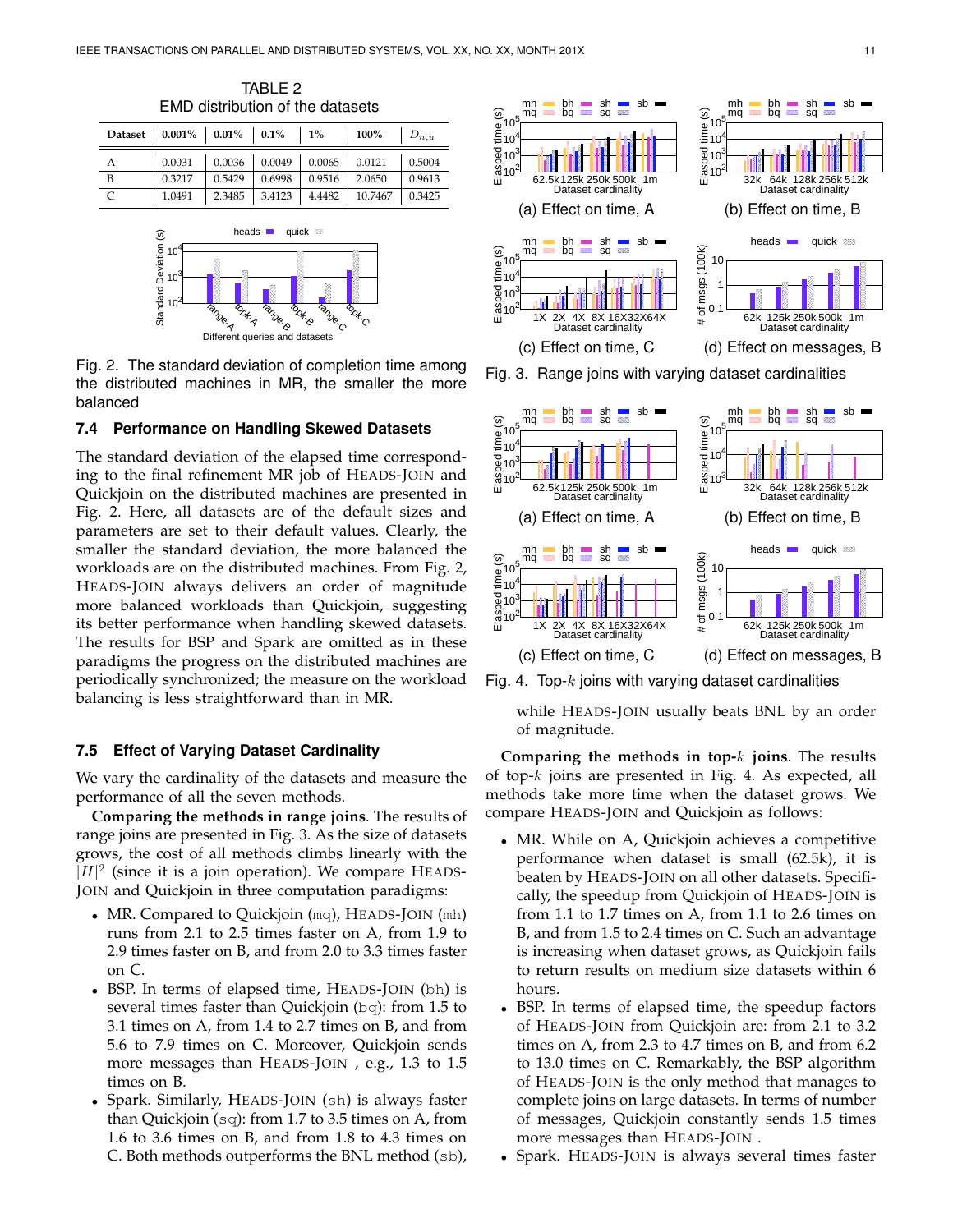than Quickjoin: from 2.0 to 2.4 times on A, around 1.8 times on B, and from 2.1 to 2.3 times on C.

**Comparing the computation paradigms**. We compare the three computation paradigms by comparing the yellow (MR), blue (BSP), and red (Spark) bars in the figure. Note this is a rough comparison because: 1) methods are implemented in different programming languages; 2) the implementation of the paradigms are based on different packages, e.g., asynchronous Netty versus synchronous sockets, protocol buffer versus kryo serialization, etc. When processing range joins, there is no clear winner in a general sense and the difference between paradigms are rather steady when the dataset grows. This is because the join cost is dominated by the CPU computation, there is virtually little difference since all methods follow HEADS-JOIN to distribute data and conduct the refining procedure. Both the disk based method, i.e., MR, and the memory based method, i.e., BSP and Spark, need to load the data into main memory and conduct the expensive computation. However, when processing top-*k* joins, BSP is clearly the best method as it is the only one that is able to perform top-*k* joins on large datasets. This is because BSP supports the frequent synchronizations between workers when performing the joining procedure, which quickly lowers the joining threshold for a given *k*. The winner between the MR and the Spark algorithms change from datasets to datasets: Spark is beaten by MR on A and B while beats MR on C. The reason for this lies in the difference between the MR and the Spark methods and is twofold. he yellow (MR) blue (RSP), and red (Spack) lans in<br>Figure 1020, the methods are inplanented in different programs<br>magnes 2). The implementation of the paralysing sample in<br>produces are implemented in different programsing

- 1) The Spark method estimates the workloads by additionally considering the number of guest records; this better balances the workloads by paying some extra cost. For larger datasets such as those from A and B, the extra cost outweighs the benefits of more balanced workloads.
- 2) Spark splits the main memory into two parts: one part for persisting intermediate RDDs to avoid repeated computations, and the other part for the general heap usage. Despite the fact that the datasets involved are relatively small, the intermediate RDDs and temporary objects can be rather large. When some RDDs cannot be persisted in the main memory, they will be re-computed when referenced in the future. Such repeat computations may result in redundant cost in the measurement.

**Comparing two join operations on the same dataset**. From Fig. 3 and Fig. 4, it is clear that the top-10 joins take more time than the range joins with default  $\epsilon$ values for all the methods on all datasets. The reason is that the estimated *k th* smallest distance is likely to be much larger than the default *ϵ* value, resulting in worse pruning effects. This is especially true for methods that are not able to synchronize regularly, e.g., the MR and Spark methods. For the BSP algorithm of Quickjoin, the progressively refined threshold value in top-*k* join



Fig. 5. Range joins with varying range distances



Fig. 6. Top-*k* joins with varying *k*

partitions: a record is likely to be assigned to multiple partitions as it lies right between many partitions.

# **7.6 Effect of Varying Query Parameter**

We vary the parameters of the join predicate, i.e,  $\epsilon$  in the range joins and *k* in the top-*k* joins, and measure the performance of all the seven methods.

**Comparing the methods in range joins**. The results of range joins with varying *ϵ* are shown in Fig. 5.

- *•* MR. The speedup factor of HEADS-JOIN from Quickjoin is around 3 times on all the datasets, and it is relatively steady to the increasing values of *ϵ*.
- *•* BSP. The speedup factors of HEADS-JOIN from Quickjoin are: from 1.9 to 2.1 times on A, from 1.7 to 2.0 times on B, and from 4.6 to 6.1 times on C. Moreover, Quickjoin sends 1.6 to 7.3 times more messages than HEADS-JOIN on C. While HEADS-JOIN sends marginally more messages when *ϵ* grows, Quickjoin sends exponentially more messages.
- *•* Spark. The speedup factors of HEADS-JOIN from Quickjoin are: from 1.8 to 2.3 times on A, from 2.4 to 4.0 times on B, and from 2.4 to 3.1 times on C.

**Comparing the methods in top-***k* **joins**. The results of range joins with varying  $\epsilon$  are shown in Fig. 6.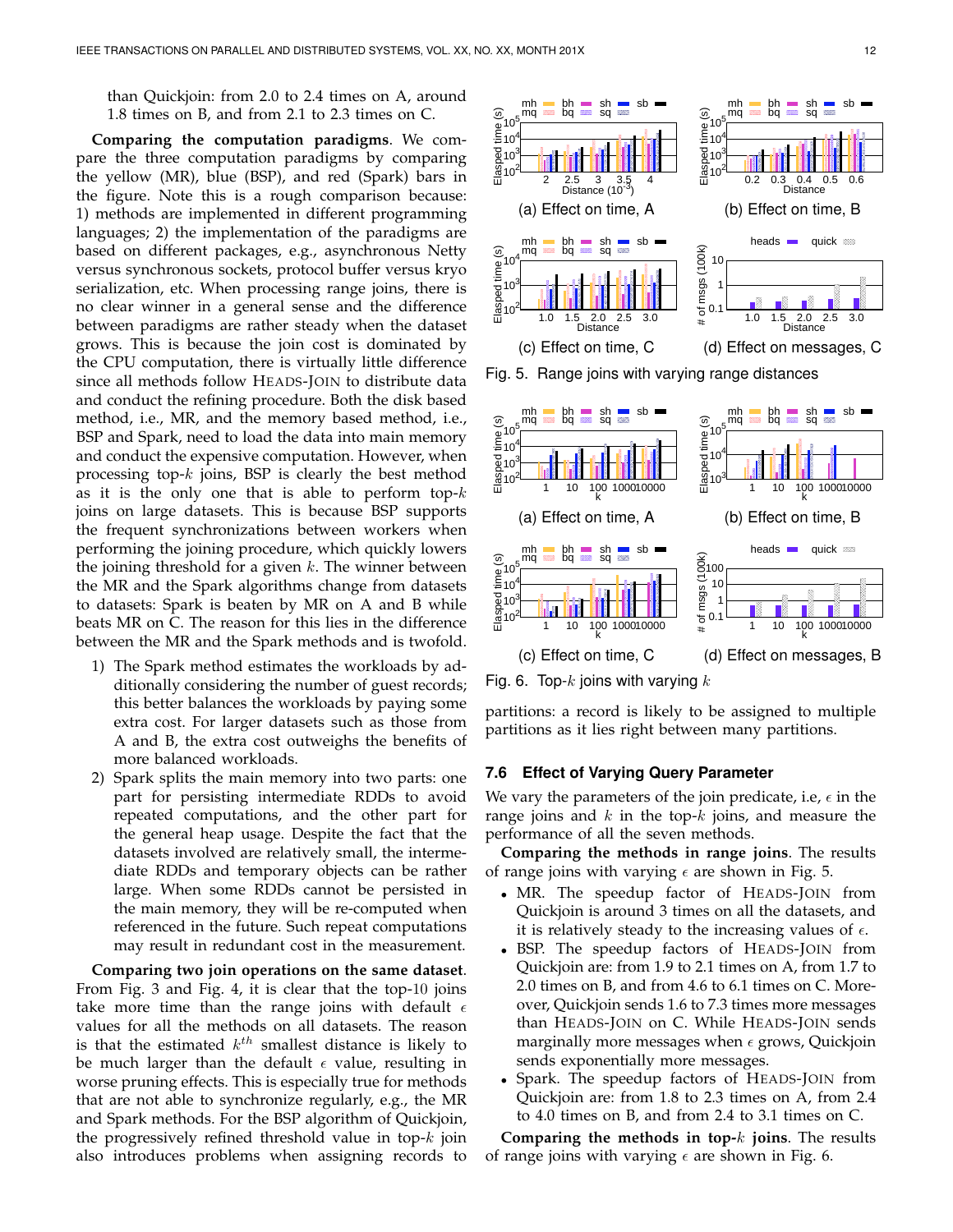

Fig. 7. Scaling out HEADS-JOIN

- *•* MR. Quickjoin manages to beat HEADS-JOIN on A when only one pair is needed  $(k = 1)$ , but is from 1.1 to 1.7 times slower than HEADS-JOIN when *k* grows larger. On both B and C, HEADS-JOIN is always faster than Quickjoin: from 1.9 to 2.8 times on B, and from 2.3 to 2.6 times on C.
- *•* BSP. In terms of the elapsed time, the speedup factors of HEADS-JOIN over Quickjoin are: from 2.2 to 3.2 times on A, from 3.1 to 4.1 times on B, and from 2.8 to 3.4 times on C. In terms of the number of messages, Quickjoin sends 1.4 to 41.3 times more messages than HEADS-JOIN . When *k* grows, for HEADS-JOIN the number of messages grows by a small constant factor, while for Quickjoin it grows linear to *k*.
- *•* Spark. The speedup factors of HEADS-JOIN over QuickJOin are: from 2.5 to 3.9 times on A, around 2.2 times on B, and from 1.8 to 2.5 times on C.

**Comparing the computation paradigms**. Again, for range joins, there is no clear winner and all methods take longer time when  $\epsilon$  grows. While the MR algorithm is the most sensitive method towards the growth of *k*, the Spark algorithm is the least sensitive one. This is because Spark algorithms involve the extra cost on estimating the workloads using the product, which stays the same for different *ϵ* values. With such a constant overhead, the overall cost of Spark appears to be less sensitive. For top*k* joins, the BSP algorithm is clearly the winner, thanks to its frequent synchronization on the joining threshold.

# **7.7 Scaling Out**

We vary the number of virtual machines in the cluster and measure the performance of all HEADS-JOIN methods. All the datasets and *ϵ* values are the default ones (the bold ones in Table 1), and *k* is set to 10. The results are demonstrated in Fig. 7 and Table 3, where m-r, b-r, s-r, m-k, b-k, and s-k represent the MR range joins, the BSP range joins, the Spark range joins, the MR top-*k* joins, the BSP top-*k* joins, and the Spark top-*k* joins. When there are more machines, the time needed for the join operation is reduced. Specifically,

TABLE 3 Detailed scale-out speedup ratio corresponding to Fig. 7

| <b>Dataset</b> | Paradigm               | Join     | Speedup on Number of Nodes |      |      |      |       |
|----------------|------------------------|----------|----------------------------|------|------|------|-------|
|                |                        |          | 1                          | 4    | 8    | 12   | 16    |
| A              | MR                     | range    | 1.00                       | 3.38 | 5.38 | 8.17 | 11.20 |
|                |                        | $top-k$  | 1.00                       | 3.10 | 6.95 | 8.89 | 11.43 |
|                | BSP                    | range    | 1.00                       | 2.67 | 5.70 | 8.21 | 10.83 |
|                |                        | top- $k$ | 1.00                       | 3.03 | 4.84 | 6.71 | 9.61  |
|                | Spark                  | range    | 1.00                       | 3.60 | 5.68 | 9.47 | 12.15 |
|                |                        | $top-k$  | 1.00                       | 3.31 | 6.73 | 9.56 | 11.50 |
| B              | $\overline{\text{MR}}$ | range    | 1.00                       | 3.45 | 6.29 | 8.23 | 11.21 |
|                |                        | top- $k$ | 1.00                       | 2.61 | 5.17 | 7.37 | 8.52  |
|                | <b>BSP</b>             | range    | 1.00                       | 2.60 | 4.46 | 6.40 | 8.95  |
|                |                        | top- $k$ | 1.00                       | 2.13 | 4.00 | 6.06 | 8.78  |
|                | Spark                  | range    | 1.00                       | 2.62 | 4.60 | 6.53 | 10.13 |
|                |                        | top- $k$ | 1.00                       | 2.75 | 4.42 | 6.45 | 10.10 |
| C              | $\overline{\text{MR}}$ | range    | 1.00                       | 3.24 | 4.93 | 6.45 | 9.70  |
|                |                        | $top-k$  | 1.00                       | 3.50 | 5.55 | 9.86 | 11.78 |
|                | $_{\rm{BSP}}$          | range    | 1.00                       | 3.34 | 4.95 | 6.31 | 12.57 |
|                |                        | top- $k$ | 1.00                       | 3.54 | 5.11 | 8.49 | 12.79 |
|                | Spark                  | range    | 1.00                       | 2.66 | 4.90 | 7.19 | 9.82  |
|                |                        | $top-k$  | 1.00                       | 2.95 | 5.08 | 9.00 | 10.49 |
|                |                        | Average  | 1.00                       | 3.00 | 5.15 | 7.15 | 10.70 |

when the number of machines increases from 1 to 16, the join operations speeds up by up to **12.8** times (note the logscale y axes in Fig. 7). Moreover, the speedup of all the methods on every dataset follows a quasi-linear manner with different nonlinear overheads. It is not a fully linear relation because more workers inevitably introduces more records distributed over the network (e.g., the messages sent in BSP methods as shown in Fig. 7d), resulting in higher overhead costs.

# **7.8 Summary**

While both Quickjoin and HEADS-JOIN outperform the naive NBL join, HEADS-JOIN constantly reduces the running time of Quickjoin by up to an order of magnitude. For the BSP algorithms, HEADS-JOIN sends up to 41 times fewer messages than Quickjoin thanks to the CGM's mechanism on batching a large number of short messages into several long messages. Moreover, HEADS-JOIN enjoys the quasi-linearly horizontal scaleout property.

# **8 CONCLUSION AND FUTURE WORK**

We proposed HEADS-JOIN, a novel framework for processing the EMD similarity joins based on the Hadoop platform. HEADS-JOIN employs multiple computationally cheap lower bounds to prune and partition data. We tackled both the range and the top-*k* joins by designing efficient algorithms using the MR, the BSP, and the RDD(Spark) paradigms. We conducted experiments on various real datasets to evaluate efficiency of HEADS-JOIN. As demonstrated by the results, HEADS-JOIN outperforms the state-of-the-art metric similarity join technique, i.e., Quickjoin, by up to an order of magnitude and it scales out well. In the future, we would like to investigate employing GPUs to further parallelize the EMD computation itself to scale HEADS-JOIN to even larger scale datasets.